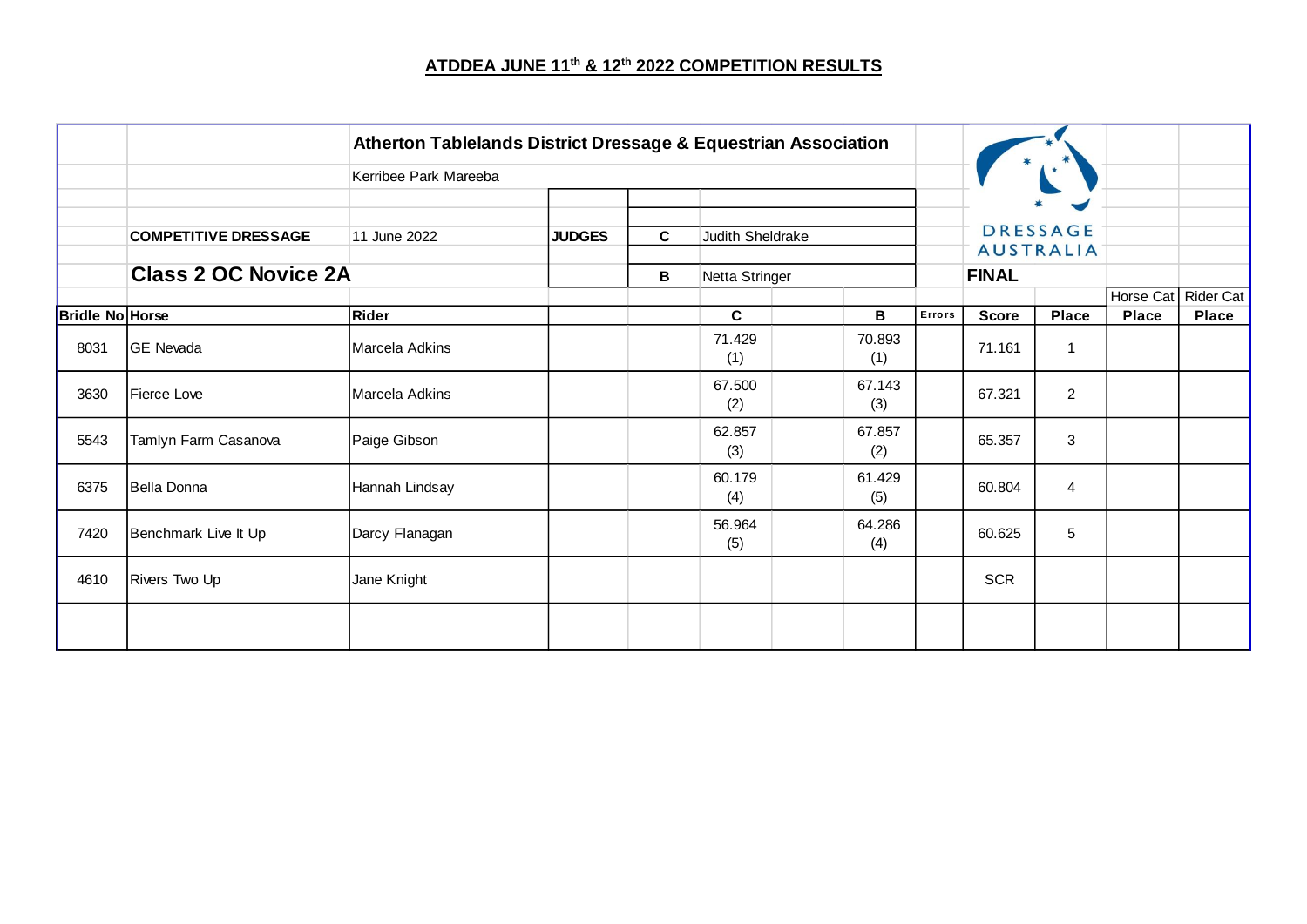|                 |                                 | Atherton Tablelands District Dressage & Equestrian Association |               |    |                  |               |              |              |                  |              |                                       |
|-----------------|---------------------------------|----------------------------------------------------------------|---------------|----|------------------|---------------|--------------|--------------|------------------|--------------|---------------------------------------|
|                 |                                 | Kerribee Park Mareeba                                          |               |    |                  |               |              |              |                  |              |                                       |
|                 |                                 |                                                                |               |    |                  |               |              |              | <b>DRESSAGE</b>  |              |                                       |
|                 | <b>COMPETITIVE DRESSAGE</b>     | 11 June 2022                                                   | <b>JUDGES</b> | C. | Judith Sheldrake |               |              |              | <b>AUSTRALIA</b> |              |                                       |
|                 | <b>Class 3 OC Elementary 3A</b> |                                                                |               | В  | Netta Stringer   |               |              | <b>FINAL</b> |                  |              |                                       |
| Bridle No Horse |                                 | Rider                                                          |               |    | C                | В             | Errors       | <b>Score</b> | <b>Place</b>     | <b>Place</b> | Horse Cat   Rider Cat<br><b>Place</b> |
| 8031            | GE Nevada                       | Marcela Adkins                                                 |               |    | 67.639<br>(1)    | 70.694<br>(1) |              | 69.167       | 1                |              |                                       |
| 6922            | Mithril Surad                   | Darcy Flanagan                                                 |               |    | 62.222<br>(4)    | 66.250<br>(2) |              | 64.236       | $\overline{2}$   |              |                                       |
| 3630            | Fierce Love                     | Marcela Adkins                                                 |               |    | 63.611<br>(2)    | 64.167<br>(3) | $\mathbf{1}$ | 63.889       | 3                |              |                                       |
| 5543            | Tamlyn Farm Casanova            | Paige Gibson                                                   |               |    | 62.778<br>(3)    | 64.167<br>(4) |              | 63.472       | $\overline{4}$   |              |                                       |
| 7420            | Benchmark Live It Up            | Darcy Flanagan                                                 |               |    | 57.500<br>(5)    | 58.194<br>(5) | $\mathbf{1}$ | 57.847       | 5                |              |                                       |
| 4610            | <b>Rivers Two Up</b>            | Jane Knight                                                    |               |    |                  |               |              | <b>SCR</b>   |                  |              |                                       |
| 6375            | Bella Donna                     | Hannah Lindsay                                                 |               |    |                  |               |              | <b>SCR</b>   |                  |              |                                       |
|                 |                                 |                                                                |               |    |                  |               |              |              |                  |              |                                       |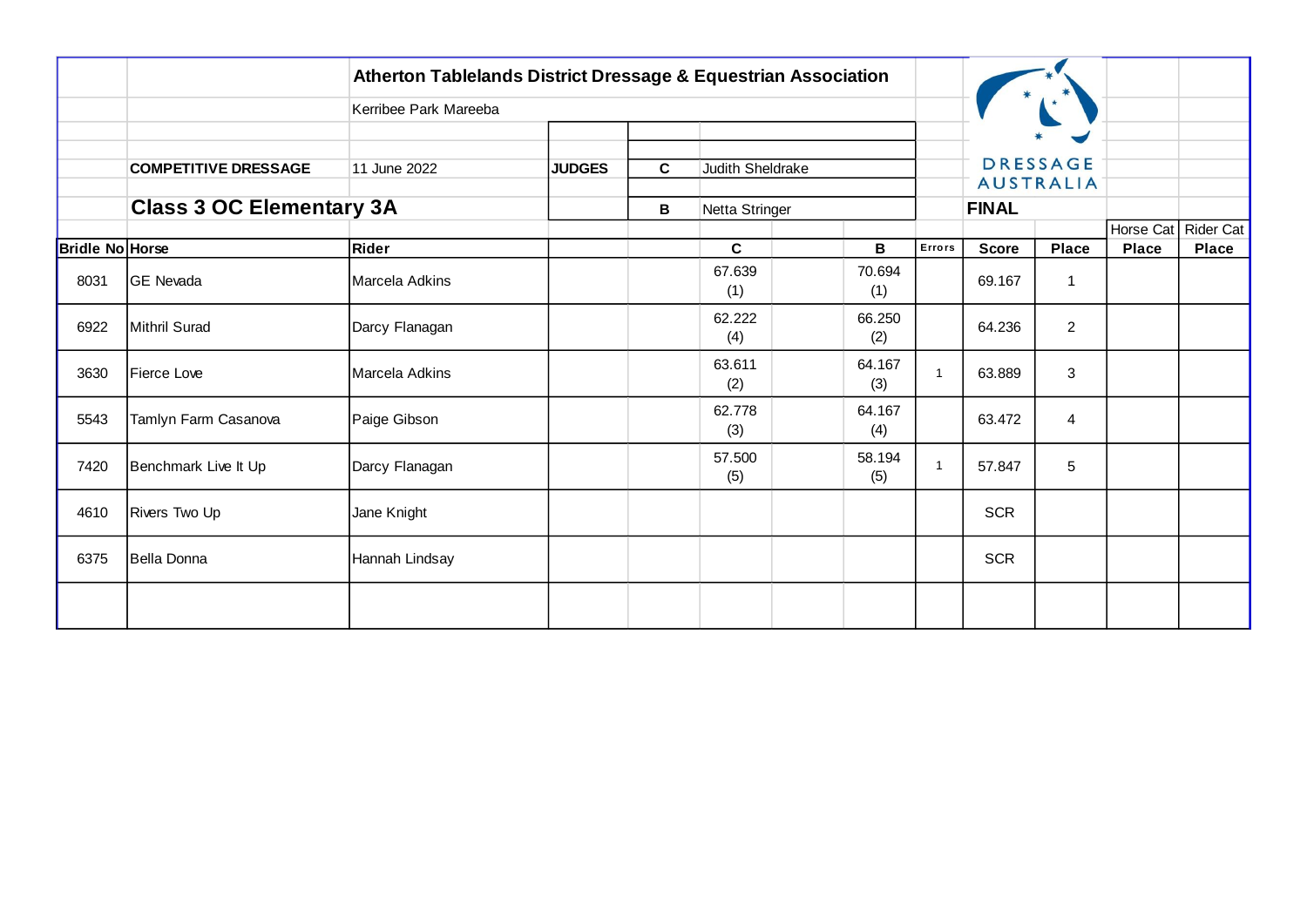|                        |                             | Atherton Tablelands District Dressage & Equestrian Association |               |   |                  |                |                |              |                                     |              |              |
|------------------------|-----------------------------|----------------------------------------------------------------|---------------|---|------------------|----------------|----------------|--------------|-------------------------------------|--------------|--------------|
|                        |                             | Kerribee Park Mareeba                                          |               |   |                  |                |                |              |                                     |              |              |
|                        |                             |                                                                |               |   |                  |                |                |              | $\blacktriangleright$               |              |              |
|                        | <b>COMPETITIVE DRESSAGE</b> | 11 June 2022                                                   | <b>JUDGES</b> | C | Judith Sheldrake |                |                |              | <b>DRESSAGE</b><br><b>AUSTRALIA</b> |              |              |
|                        | <b>Class 4 OC Medium 4A</b> |                                                                |               |   |                  | Netta Stringer |                | <b>FINAL</b> |                                     |              |              |
|                        |                             |                                                                |               | В |                  |                |                |              |                                     | Horse Cat    | Rider Cat    |
| <b>Bridle No Horse</b> |                             | Rider                                                          |               |   | C                | в              | Errors         | <b>Score</b> | <b>Place</b>                        | <b>Place</b> | <b>Place</b> |
| 6455                   | Benchmark Live the Dream    | Erin Flanagan                                                  |               |   | 64.306<br>(1)    | 66.806<br>(2)  |                | 65.556       | 1                                   |              |              |
| 7212                   | Why Waltz Hotshot           | Pamela Kingwill                                                |               |   | 61.944<br>(2)    | 67.083<br>(1)  | $\overline{1}$ | 64.514       | $\overline{2}$                      |              |              |
| 6543                   | Liberte Park Casanova       | Margot Warnett                                                 |               |   | 60.972<br>(3)    | 63.333<br>(3)  |                | 62.153       | 3                                   |              |              |
| 6922                   | Mithril Surad               | Darcy Flanagan                                                 |               |   | 58.611<br>(4)    | 62.083<br>(4)  |                | 60.347       | $\overline{4}$                      |              |              |
|                        |                             |                                                                |               |   |                  |                |                |              |                                     |              |              |

|                        |                             | Atherton Tablelands District Dressage & Equestrian Association |               |    |                  |  |               |              |                  |                           |              |              |
|------------------------|-----------------------------|----------------------------------------------------------------|---------------|----|------------------|--|---------------|--------------|------------------|---------------------------|--------------|--------------|
|                        |                             | Kerribee Park Mareeba                                          |               |    |                  |  |               |              |                  |                           |              |              |
|                        | <b>COMPETITIVE DRESSAGE</b> | 11 June 2022                                                   | <b>JUDGES</b> | C. | Judith Sheldrake |  |               |              |                  | $\sim$<br><b>DRESSAGE</b> |              |              |
|                        |                             | <b>Class 5 OC Advanced 5A</b><br>В<br>Netta Stringer           |               |    |                  |  |               | <b>FINAL</b> | <b>AUSTRALIA</b> |                           |              |              |
|                        |                             |                                                                |               |    |                  |  |               |              |                  | Horse Cat                 | Rider Cat    |              |
| <b>Bridle No Horse</b> |                             | Rider                                                          |               |    | C.               |  | B             | Errors       | <b>Score</b>     | <b>Place</b>              | <b>Place</b> | <b>Place</b> |
| 6455                   | Benchmark Live the Dream    | Erin Flanagan                                                  |               |    | 59.737<br>(1)    |  | 65.395<br>(1) |              | 62.566           |                           |              |              |
| 6546                   | Hugo PVS                    | Pamela Kingwill                                                |               |    | 58.289<br>(2)    |  | 59.605<br>(2) | 2            | 58.947           | 2                         |              |              |
|                        |                             |                                                                |               |    |                  |  |               |              |                  |                           |              |              |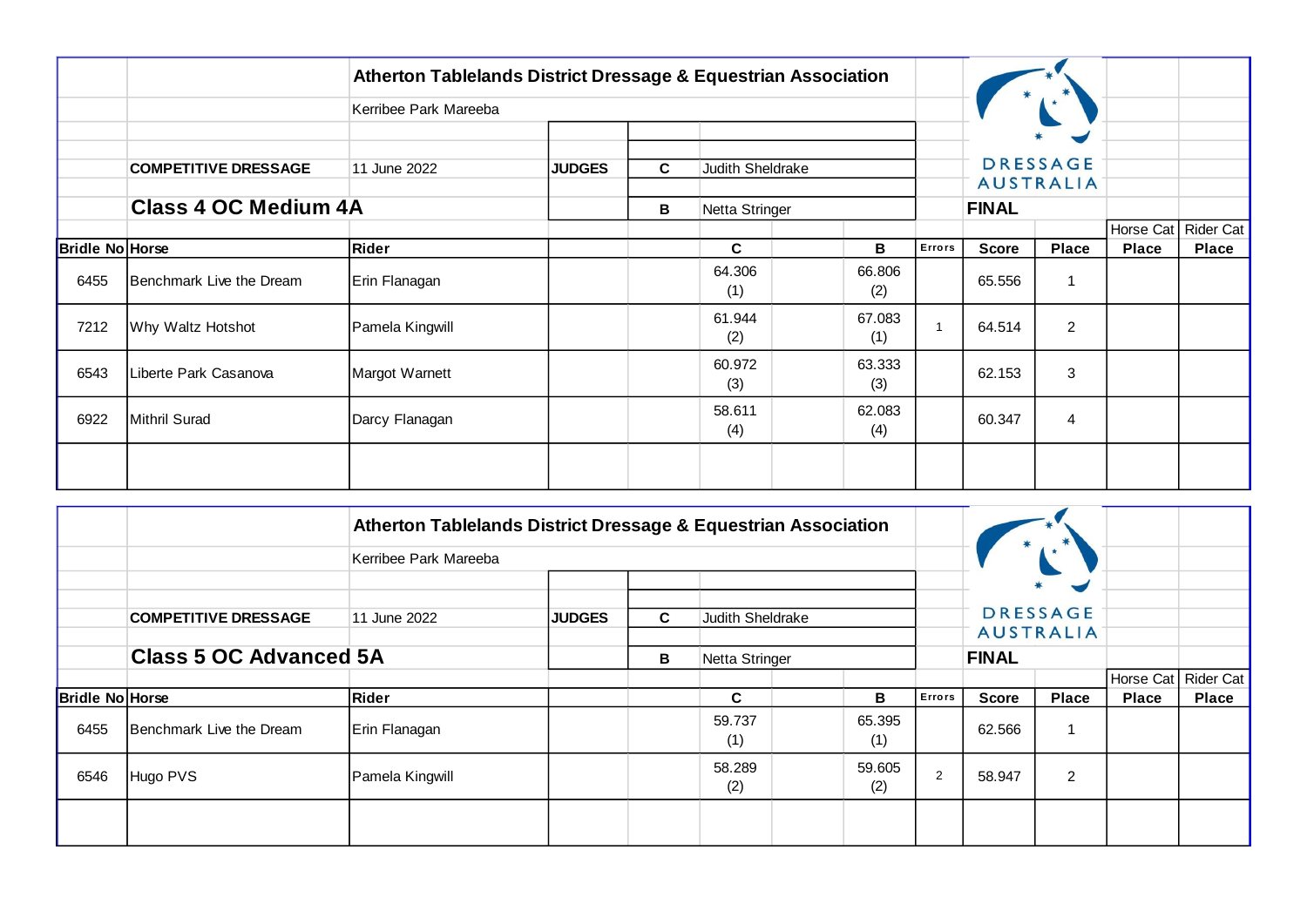|                        |                                         | Atherton Tablelands District Dressage & Equestrian Association |               |    |                  |               |               |              |                                                                   |              |              |
|------------------------|-----------------------------------------|----------------------------------------------------------------|---------------|----|------------------|---------------|---------------|--------------|-------------------------------------------------------------------|--------------|--------------|
|                        |                                         | Kerribee Park Mareeba                                          |               |    |                  |               |               |              |                                                                   |              |              |
|                        | <b>COMPETITIVE DRESSAGE</b>             | 11 June 2022                                                   | <b>JUDGES</b> | C. | Judith Sheldrake |               |               |              | ₩<br>$\blacktriangleright$<br><b>DRESSAGE</b><br><b>AUSTRALIA</b> |              |              |
|                        | <b>Class 6 Official Prix St Georges</b> |                                                                |               | В  | Netta Stringer   |               |               | <b>FINAL</b> |                                                                   |              |              |
|                        |                                         |                                                                |               |    |                  |               |               |              |                                                                   | Horse Cat    | Rider Cat    |
| <b>Bridle No Horse</b> |                                         | Rider                                                          |               |    | C                | в             | <b>Errors</b> | <b>Score</b> | <b>Place</b>                                                      | <b>Place</b> | <b>Place</b> |
| 6002                   | Dreamtime Idana                         | Margot Warnett                                                 |               |    | 65.882<br>(1)    | 67.206<br>(1) |               | 66.544       | 1                                                                 |              |              |
| 6546                   | Hugo PVS                                | Pamela Kingwill                                                |               |    |                  |               |               | <b>SCR</b>   |                                                                   |              |              |
|                        |                                         |                                                                |               |    |                  |               |               |              |                                                                   |              |              |

|                        |                                             | Atherton Tablelands District Dressage & Equestrian Association |               |    |                  |  |        |              |                                                              |              |                       |
|------------------------|---------------------------------------------|----------------------------------------------------------------|---------------|----|------------------|--|--------|--------------|--------------------------------------------------------------|--------------|-----------------------|
|                        |                                             | Kerribee Park Mareeba                                          |               |    |                  |  |        |              |                                                              |              |                       |
|                        | <b>PARTICIPATION DRESSAGE</b>               | 11 June 2022                                                   | <b>JUDGES</b> | C. | Judith Sheldrake |  |        |              | $*$<br>$\blacksquare$<br><b>DRESSAGE</b><br><b>AUSTRALIA</b> |              |                       |
|                        | <b>Class 7 12 Years and Under Prelim 1A</b> |                                                                |               |    |                  |  |        | <b>FINAL</b> |                                                              |              |                       |
|                        |                                             |                                                                |               |    |                  |  |        |              |                                                              |              | Horse Cat   Rider Cat |
| <b>Bridle No Horse</b> |                                             | <b>Rider</b>                                                   |               |    | C                |  | Errors | <b>Score</b> | <b>Place</b>                                                 | <b>Place</b> | <b>Place</b>          |
| <b>RPO</b>             | Robanie Popstar                             | Lily Bidner                                                    |               |    | 42.000<br>(1)    |  |        | 42.000       |                                                              |              |                       |
|                        |                                             |                                                                |               |    |                  |  |        |              |                                                              |              |                       |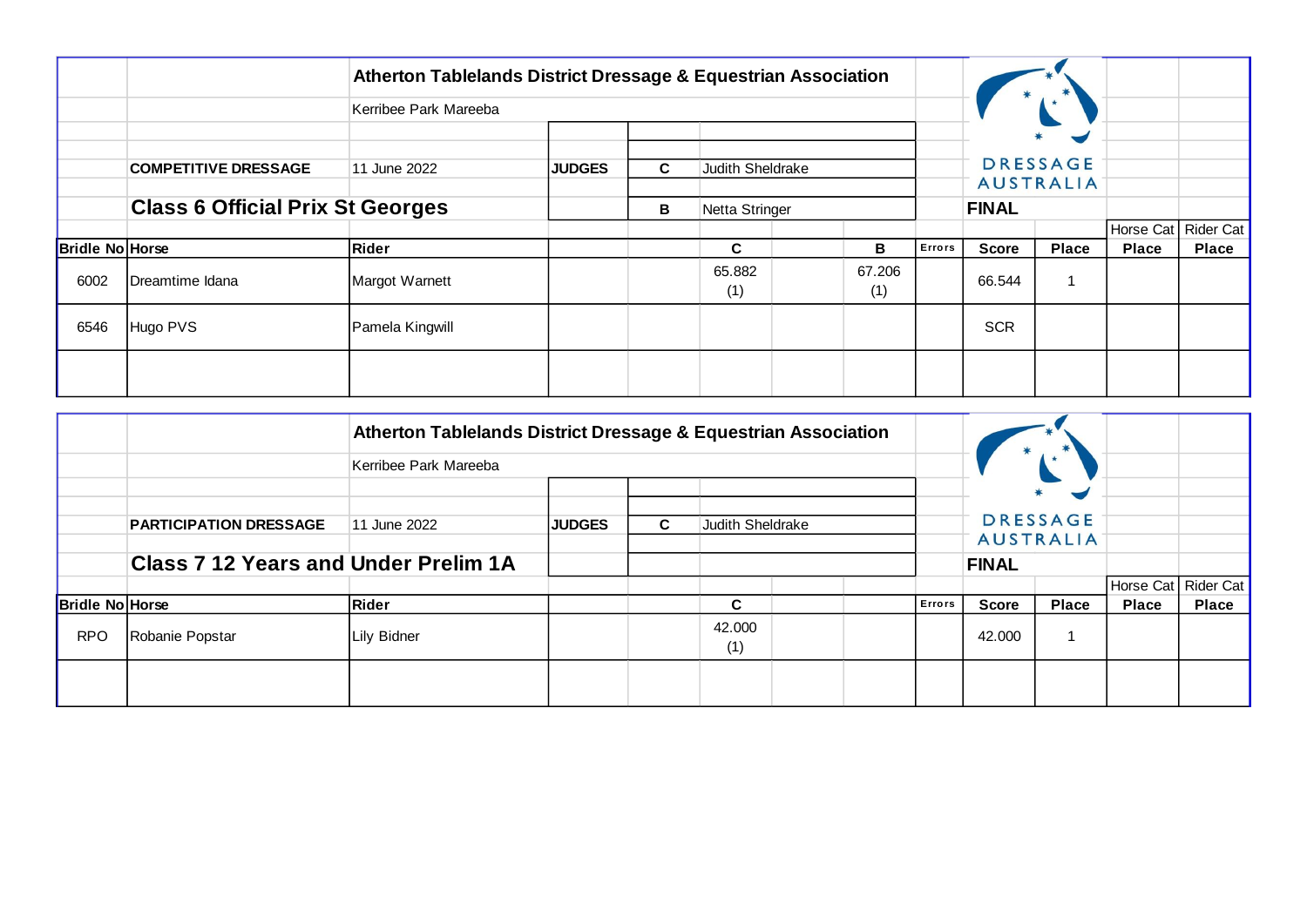|                        |                                    | Atherton Tablelands District Dressage & Equestrian Association |               |    |                  |  |  |                |                  |                                          |                     |              |
|------------------------|------------------------------------|----------------------------------------------------------------|---------------|----|------------------|--|--|----------------|------------------|------------------------------------------|---------------------|--------------|
|                        |                                    | Kerribee Park Mareeba                                          |               |    |                  |  |  |                |                  |                                          |                     |              |
|                        | <b>COMPETITIVE DRESSAGE</b>        | 11 June 2022                                                   | <b>JUDGES</b> | C. | Judith Sheldrake |  |  |                |                  | $\blacktriangleright$<br><b>DRESSAGE</b> |                     |              |
|                        | <b>Class 8 CR Junior Prelim 1B</b> |                                                                |               |    |                  |  |  | <b>FINAL</b>   | <b>AUSTRALIA</b> |                                          |                     |              |
|                        |                                    |                                                                |               |    |                  |  |  |                |                  |                                          | Horse Cat Rider Cat |              |
| <b>Bridle No Horse</b> |                                    | Rider                                                          |               |    | C                |  |  | Errors         | <b>Score</b>     | <b>Place</b>                             | <b>Place</b>        | <b>Place</b> |
| <b>TMA</b>             | Tre Matjesteux                     | Hayley Lloyd                                                   |               |    | 60.536<br>(1)    |  |  | $\overline{2}$ | 60.536           | $\overline{1}$                           |                     |              |
| <b>SCH</b>             | Springs Charm                      | Zara Wojskowicz                                                |               |    | 59.107<br>(2)    |  |  |                | 59.107           | $\overline{2}$                           |                     |              |
| <b>RPO</b>             | Robanie Popstar                    | Lily Bidner                                                    |               |    | 41.607<br>(3)    |  |  |                | 41.607           | 3                                        |                     |              |
|                        |                                    |                                                                |               |    |                  |  |  |                |                  |                                          |                     |              |

|                        |                                    | Atherton Tablelands District Dressage & Equestrian Association |                                         |  |               |  |  |        |              |                                     |              |                       |
|------------------------|------------------------------------|----------------------------------------------------------------|-----------------------------------------|--|---------------|--|--|--------|--------------|-------------------------------------|--------------|-----------------------|
|                        |                                    | Kerribee Park Mareeba                                          |                                         |  |               |  |  |        |              |                                     |              |                       |
|                        |                                    |                                                                |                                         |  |               |  |  |        |              | $\sim$                              |              |                       |
|                        | <b>COMPETITIVE DRESSAGE</b>        | 11 June 2022                                                   | <b>JUDGES</b><br>C.<br>Judith Sheldrake |  |               |  |  |        |              | <b>DRESSAGE</b><br><b>AUSTRALIA</b> |              |                       |
|                        | <b>Class 9 CR Junior Novice 2A</b> |                                                                |                                         |  |               |  |  |        | <b>FINAL</b> |                                     |              |                       |
|                        |                                    |                                                                |                                         |  |               |  |  |        |              |                                     |              | Horse Cat   Rider Cat |
| <b>Bridle No Horse</b> |                                    | Rider                                                          |                                         |  | C             |  |  | Errors | <b>Score</b> | <b>Place</b>                        | <b>Place</b> | <b>Place</b>          |
| <b>SCH</b>             | Springs Charm                      | Zara Wojskowicz                                                |                                         |  | 57.857<br>(1) |  |  |        | 57.857       |                                     |              |                       |
|                        |                                    |                                                                |                                         |  |               |  |  |        |              |                                     |              |                       |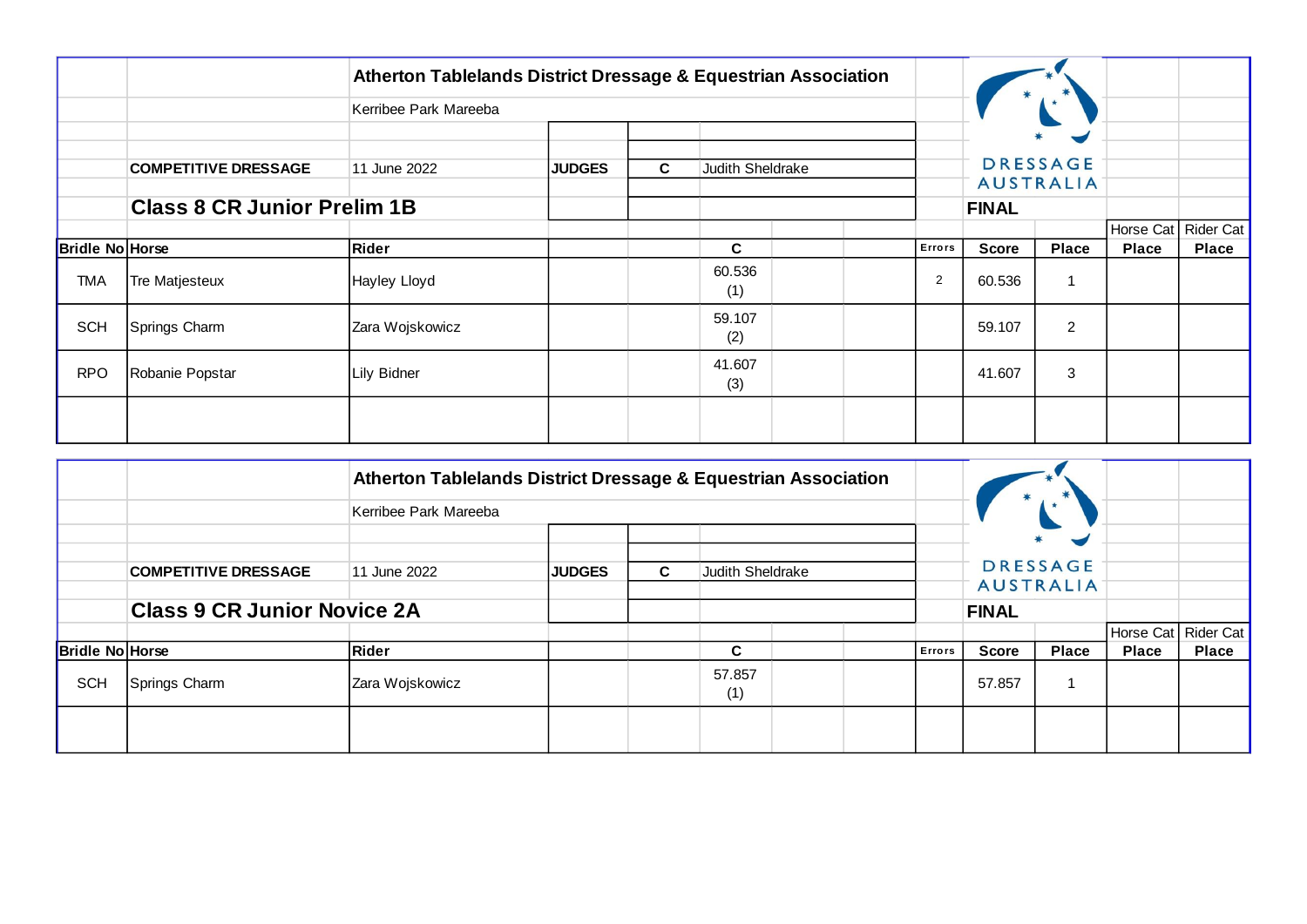|                        |                                   | Atherton Tablelands District Dressage & Equestrian Association |               |    |                |  |        |              |                                                              |                       |              |
|------------------------|-----------------------------------|----------------------------------------------------------------|---------------|----|----------------|--|--------|--------------|--------------------------------------------------------------|-----------------------|--------------|
|                        |                                   | Kerribee Park Mareeba                                          |               |    |                |  |        |              |                                                              |                       |              |
|                        | <b>PARTICIPATION DRESSAGE</b>     | 11 June 2022                                                   | <b>JUDGES</b> | C. | Margot Warnett |  |        |              | $\blacktriangleright$<br><b>DRESSAGE</b><br><b>AUSTRALIA</b> |                       |              |
|                        | Class 10 CR Junior Warm Up Prep C |                                                                |               |    |                |  |        |              |                                                              |                       |              |
|                        |                                   |                                                                |               |    |                |  |        |              |                                                              | Horse Cat   Rider Cat |              |
| <b>Bridle No Horse</b> |                                   | Rider                                                          |               |    | C              |  | Errors | <b>Score</b> | <b>Place</b>                                                 | <b>Place</b>          | <b>Place</b> |
| <b>TMA</b>             | Tre Matjesteux                    | Hayley Lloyd                                                   |               |    | 69.250<br>(1)  |  |        | 69.250       | ŕ                                                            |                       |              |
| <b>RPO</b>             | Robanie Popstar                   | Lily Bidner                                                    |               |    | 60.750<br>(2)  |  |        | 60.750       | $\overline{2}$                                               |                       |              |
|                        |                                   |                                                                |               |    |                |  |        |              |                                                              |                       |              |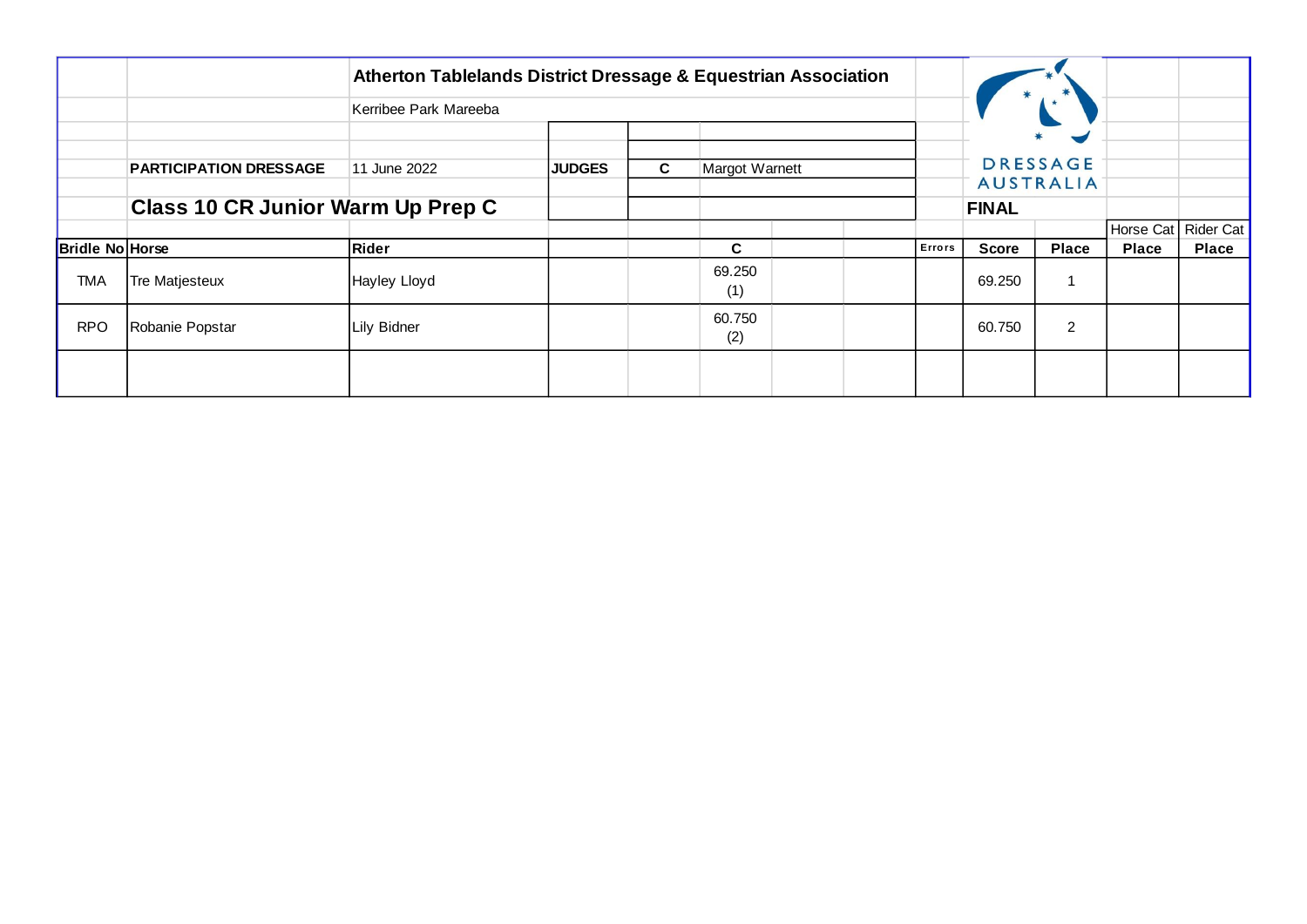|                        |                                   | Atherton Tablelands District Dressage & Equestrian Association |               |              |                |        |              |                                                              |                           |                           |
|------------------------|-----------------------------------|----------------------------------------------------------------|---------------|--------------|----------------|--------|--------------|--------------------------------------------------------------|---------------------------|---------------------------|
|                        |                                   | Kerribee Park Mareeba                                          |               |              |                |        |              |                                                              |                           |                           |
|                        | <b>PARTICIPATION DRESSAGE</b>     | 11 June 2022                                                   | <b>JUDGES</b> | $\mathbf{C}$ | Margot Warnett |        |              | $\blacktriangleright$<br><b>DRESSAGE</b><br><b>AUSTRALIA</b> |                           |                           |
|                        | Class 11 CR Senior Warm Up Prep C |                                                                |               |              |                |        | <b>FINAL</b> |                                                              |                           |                           |
| <b>Bridle No Horse</b> |                                   | Rider                                                          |               |              | C              | Errors | <b>Score</b> | Place                                                        | Horse Cat<br><b>Place</b> | Rider Cat<br><b>Place</b> |
| ALI                    | Alice                             | Amy Roberts                                                    |               |              | 68.000<br>(1)  |        | 68.000       | 1                                                            |                           |                           |
| <b>PDA</b>             | Panda                             | Sarah Holt                                                     |               |              | 66.000<br>(2)  |        | 66.000       | $\overline{2}$                                               |                           |                           |
| <b>DRG</b>             | Dicavalli Royal Gucci             | Sarah Burke                                                    |               |              | 63.750<br>(3)  |        | 63.750       | $\mathbf{3}$                                                 |                           |                           |
| <b>ILP</b>             | Il Principe                       | <b>Tracey Barnard</b>                                          |               |              | 58.250<br>(4)  |        | 58.250       | 4                                                            |                           |                           |
| LLE                    | Lady Lexie                        | Tane Quin                                                      |               |              |                |        | <b>SCR</b>   |                                                              |                           |                           |
|                        |                                   |                                                                |               |              |                |        |              |                                                              |                           |                           |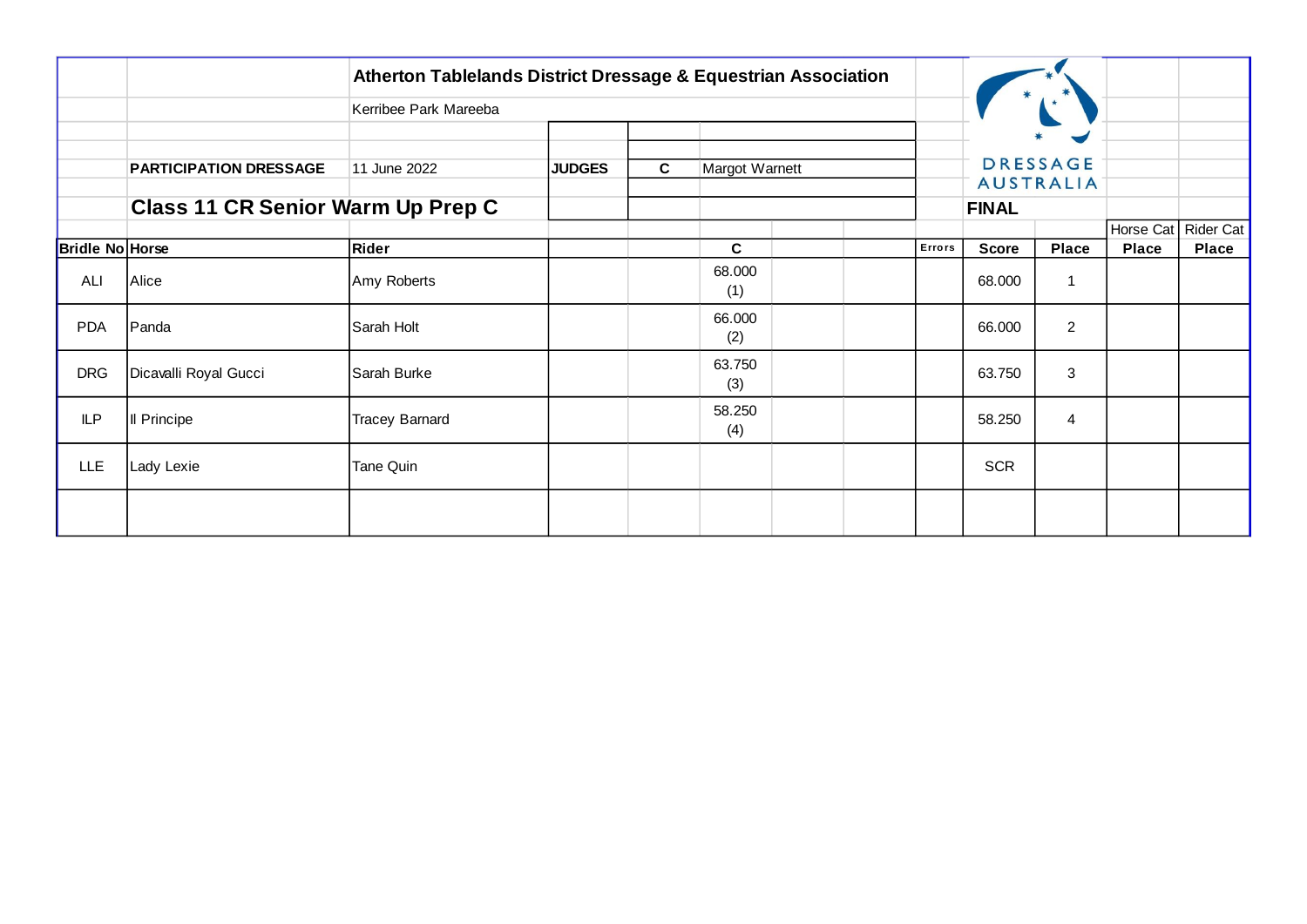|                        |                                   | Atherton Tablelands District Dressage & Equestrian Association |               |              |                  |                                 |              |                                     |              |                     |
|------------------------|-----------------------------------|----------------------------------------------------------------|---------------|--------------|------------------|---------------------------------|--------------|-------------------------------------|--------------|---------------------|
|                        |                                   | Kerribee Park Mareeba                                          |               |              |                  |                                 |              |                                     |              |                     |
|                        |                                   |                                                                |               |              |                  |                                 |              |                                     |              |                     |
|                        | <b>COMPETITIVE DRESSAGE</b>       | 11 June 2022                                                   | <b>JUDGES</b> | $\mathbf{C}$ | Judith Sheldrake |                                 |              | <b>DRESSAGE</b><br><b>AUSTRALIA</b> |              |                     |
|                        | <b>Class 12 CR Open Prelim 1A</b> |                                                                |               | В            | Netta Stringer   |                                 | <b>FINAL</b> |                                     |              |                     |
|                        |                                   |                                                                |               |              |                  |                                 |              |                                     |              | Horse Cat Rider Cat |
| <b>Bridle No Horse</b> |                                   | Rider                                                          |               |              | $\mathbf{C}$     | B<br>Errors                     | <b>Score</b> | <b>Place</b>                        | <b>Place</b> | <b>Place</b>        |
| AAA                    | Avonlea Aartjen                   | Sharlene Wojskowicz                                            |               |              | 63.200<br>(2)    | 65.400<br>(2)                   | 64.300       | 1                                   |              |                     |
| <b>PDA</b>             | Panda                             | Sarah Holt                                                     |               |              | 64.400<br>(1)    | 64.000<br>(3)                   | 64.200       | $\overline{2}$                      |              |                     |
| <b>SHO</b>             | Seabreeze Horatio                 | Sarah-Jayne Hagon                                              |               |              | 62.600<br>(3)    | 65.600<br>(1)                   | 64.100       | 3                                   |              |                     |
| <b>JOR</b>             | Joris                             | Claire King                                                    |               |              | 58.400<br>$(=4)$ | 62.400<br>(4)                   | 60.400       | 4                                   |              |                     |
| 7683                   | Willowglen Kirrawee               | Selina Lloyd                                                   |               |              | 58.400<br>$(=4)$ | 59.600<br>$\overline{1}$<br>(6) | 59.000       | $\overline{5}$                      |              |                     |
| ALI                    | Alice                             | Amy Roberts                                                    |               |              | 56.200<br>(6)    | 60.400<br>(5)                   | 58.300       | 6                                   |              |                     |
| <b>ILP</b>             | Il Principe                       | <b>Tracey Barnard</b>                                          |               |              | 54.800<br>(7)    | 53.600<br>(7)                   | 54.200       | $\overline{7}$                      |              |                     |
| <b>LLE</b>             | Lady Lexie                        | <b>Tane Quin</b>                                               |               |              |                  |                                 | <b>SCR</b>   |                                     |              |                     |
|                        |                                   |                                                                |               |              |                  |                                 |              |                                     |              |                     |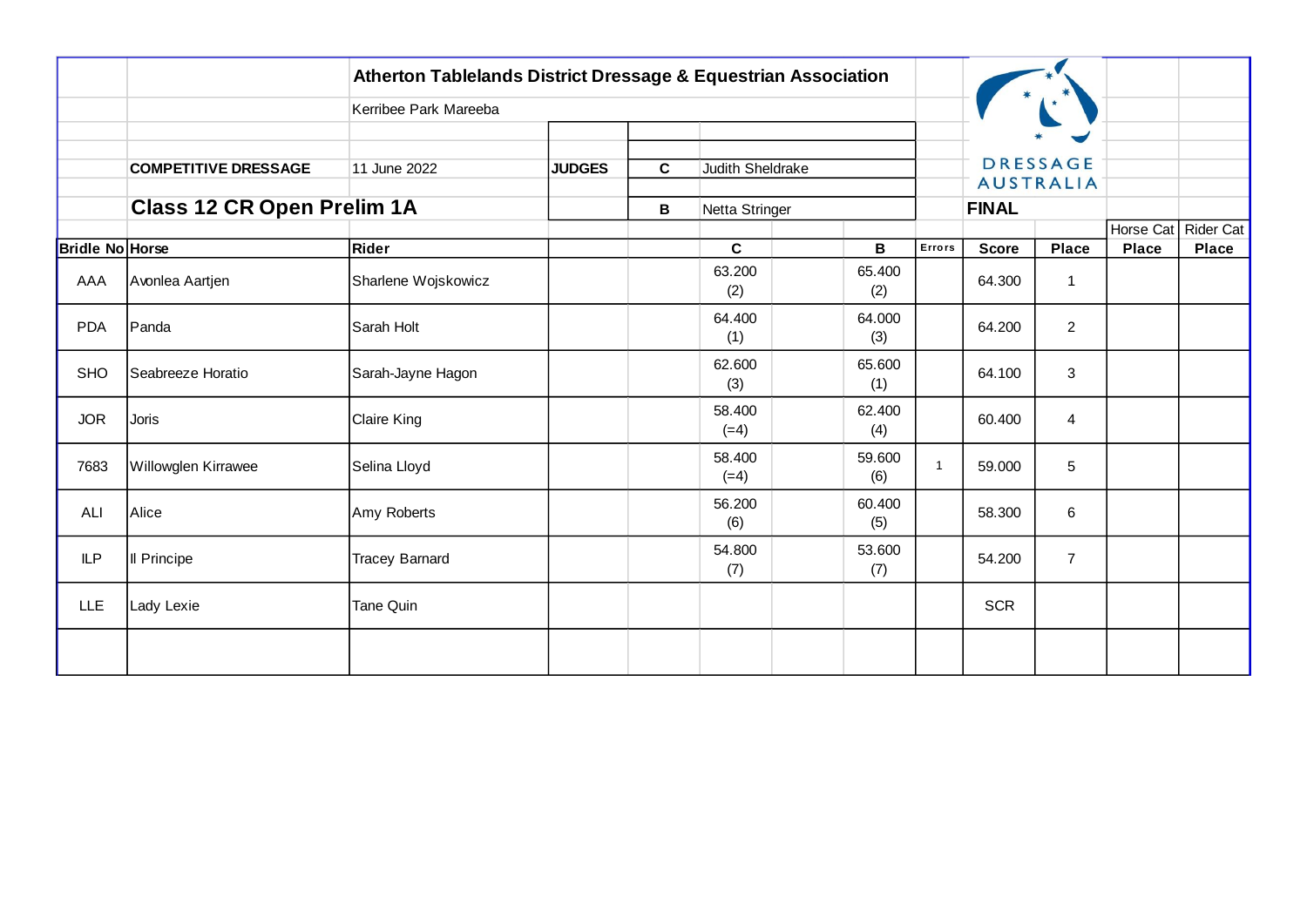|                        |                                   | <b>Atherton Tablelands District Dressage &amp; Equestrian Association</b> |               |   |                  |               |   |                |              |                                     |                           |                           |
|------------------------|-----------------------------------|---------------------------------------------------------------------------|---------------|---|------------------|---------------|---|----------------|--------------|-------------------------------------|---------------------------|---------------------------|
|                        |                                   | Kerribee Park Mareeba                                                     |               |   |                  |               |   |                |              |                                     |                           |                           |
|                        | <b>COMPETITIVE DRESSAGE</b>       | 11 June 2022                                                              | <b>JUDGES</b> | C | Judith Sheldrake |               |   |                |              | <b>DRESSAGE</b><br><b>AUSTRALIA</b> |                           |                           |
|                        | <b>Class 13 CR Open Novice 2A</b> |                                                                           |               | В | Netta Stringer   |               |   |                | <b>FINAL</b> |                                     |                           |                           |
| <b>Bridle No Horse</b> |                                   | Rider                                                                     |               |   | C                |               | В | Errors         | <b>Score</b> | <b>Place</b>                        | Horse Cat<br><b>Place</b> | Rider Cat<br><b>Place</b> |
| AAA                    | Avonlea Aartjen                   | Sharlene Wojskowicz                                                       |               |   | 62.500<br>(1)    | 65.536<br>(2) |   |                | 64.018       | 1                                   |                           |                           |
| MIL                    | Milan                             | Charity Lake                                                              |               |   | 61.429<br>(2)    | 65.536<br>(1) |   |                | 63.482       | $\overline{2}$                      |                           |                           |
| <b>SHO</b>             | Seabreeze Horatio                 | Sarah-Jayne Hagon                                                         |               |   | 60.357<br>(3)    | 63.929<br>(3) |   |                | 62.143       | 3                                   |                           |                           |
| 7683                   | Willowglen Kirrawee               | Selina Lloyd                                                              |               |   | 59.821<br>(4)    | 60.357<br>(5) |   | $\overline{1}$ | 60.089       | 4                                   |                           |                           |
| <b>SLO</b>             | Showtime Lola                     | Amelia Strivens                                                           |               |   | 56.786<br>(5)    | 61.250<br>(4) |   |                | 59.018       | 5                                   |                           |                           |
| <b>YBU</b>             | Yatama Bugatti                    | Jacqueline Groves                                                         |               |   | 54.286<br>(6)    | 57.321<br>(6) |   |                | 55.804       | 6                                   |                           |                           |
|                        |                                   |                                                                           |               |   |                  |               |   |                |              |                                     |                           |                           |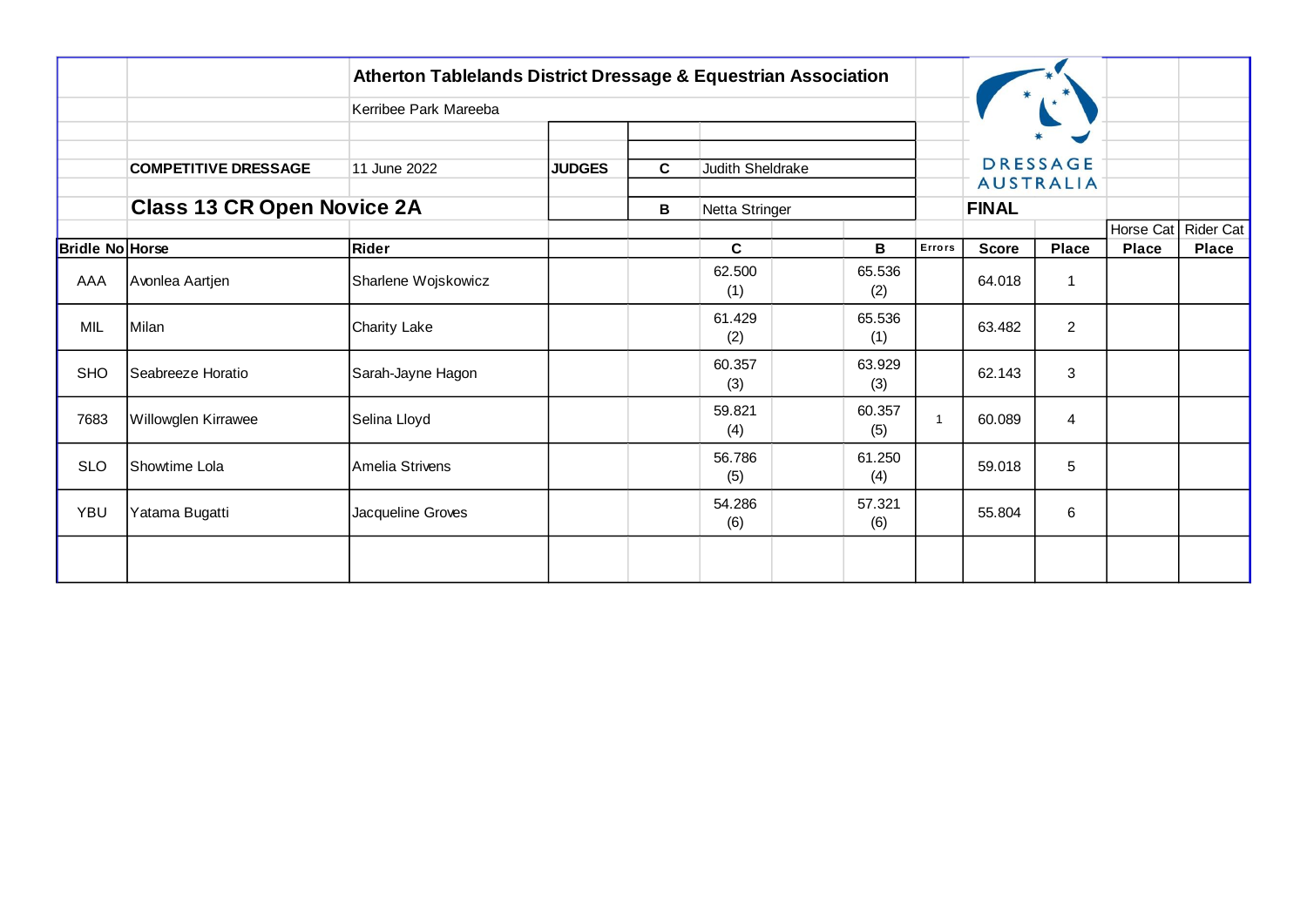|                 |                                       | Atherton Tablelands District Dressage & Equestrian Association |               |                |                                |               |               |              |                                                              |              |                       |
|-----------------|---------------------------------------|----------------------------------------------------------------|---------------|----------------|--------------------------------|---------------|---------------|--------------|--------------------------------------------------------------|--------------|-----------------------|
|                 |                                       | Kerribee Park Mareeba                                          |               |                |                                |               |               |              |                                                              |              |                       |
|                 | <b>COMPETITIVE DRESSAGE</b>           | 11 June 2022                                                   | <b>JUDGES</b> | C.             | <b>Judith Sheldrake</b>        |               |               |              | $\blacktriangleright$<br><b>DRESSAGE</b><br><b>AUSTRALIA</b> |              |                       |
|                 | <b>Class 14 CR Open Elementary 3A</b> |                                                                | В             | Netta Stringer |                                |               | <b>FINAL</b>  |              |                                                              |              |                       |
|                 |                                       |                                                                |               |                |                                |               |               |              |                                                              |              | Horse Cat   Rider Cat |
| Bridle No Horse |                                       | Rider                                                          |               |                | C.                             | в             | <b>Errors</b> | <b>Score</b> | <b>Place</b>                                                 | <b>Place</b> | <b>Place</b>          |
| <b>SLO</b>      | <b>IShowtime Lola</b>                 | IAmelia Strivens                                               |               |                | 56.250<br>(1)                  | 56.111<br>(1) |               | 56.181       | 1                                                            |              |                       |
| <b>ARC</b>      | Arcturus                              | Melanie Donald                                                 |               |                | 45.139<br>46.250<br>(2)<br>(2) |               |               | 45.694       | $\overline{2}$                                               |              |                       |
|                 |                                       |                                                                |               |                |                                |               |               |              |                                                              |              |                       |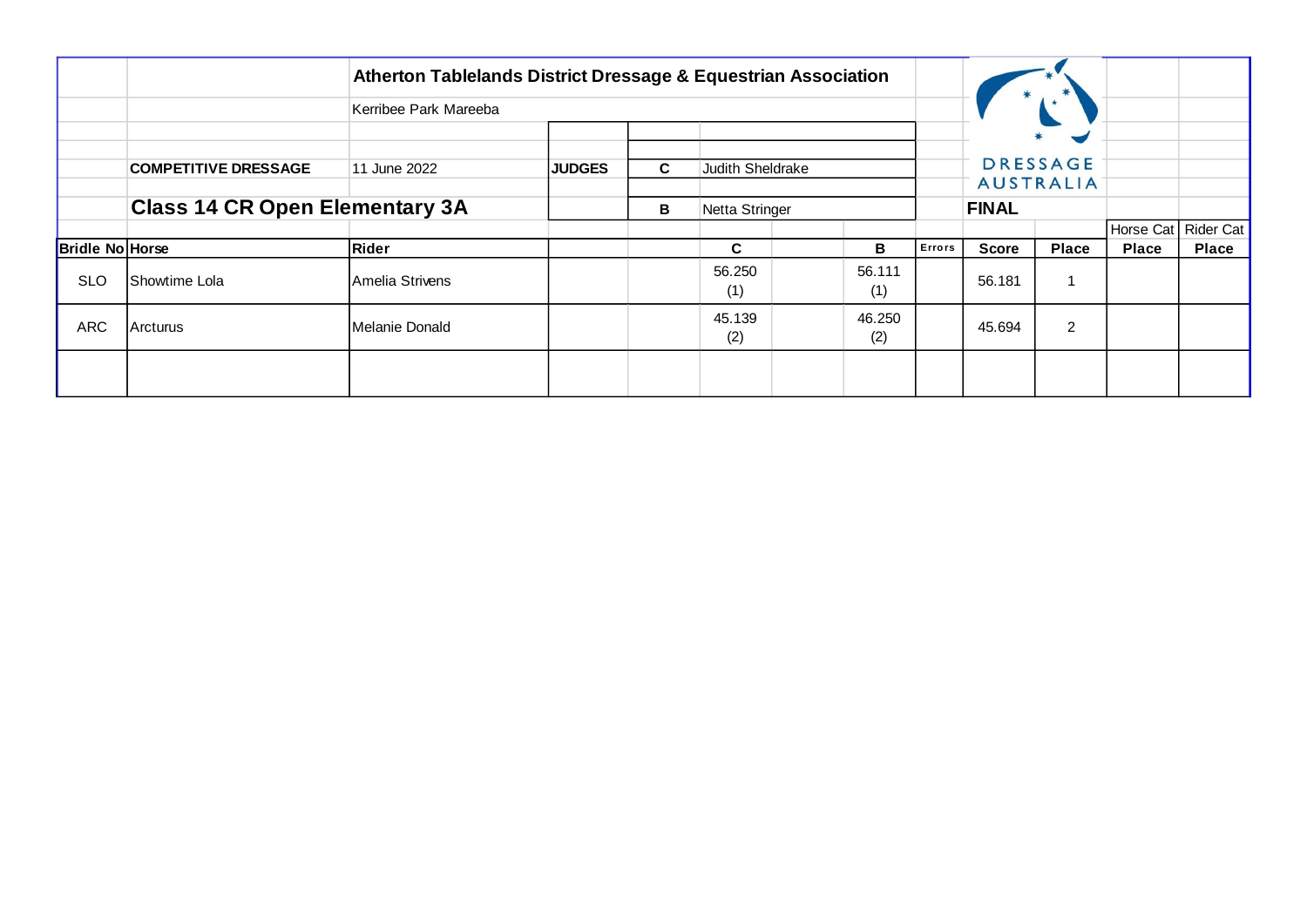|                        |                              | <b>Atherton Tablelands District Dressage &amp; Equestrian Association</b> |               |             |                  |               |        |              |                                     |                           |                           |
|------------------------|------------------------------|---------------------------------------------------------------------------|---------------|-------------|------------------|---------------|--------|--------------|-------------------------------------|---------------------------|---------------------------|
|                        |                              | Kerribee Park Mareeba                                                     |               |             |                  |               |        |              |                                     |                           |                           |
|                        | <b>COMPETITIVE DRESSAGE</b>  | 12 June 2022                                                              | <b>JUDGES</b> | $\mathbf c$ | Netta Stringer   |               |        |              | <b>DRESSAGE</b><br><b>AUSTRALIA</b> |                           |                           |
|                        | <b>Class 22 OC Novice 2B</b> |                                                                           |               | В           | Judith Sheldrake |               |        | <b>FINAL</b> |                                     |                           |                           |
| <b>Bridle No Horse</b> |                              | Rider                                                                     |               |             | C                | В             | Errors | <b>Score</b> | <b>Place</b>                        | Horse Cat<br><b>Place</b> | Rider Cat<br><b>Place</b> |
| 8031                   | <b>GE Nevada</b>             | Marcela Adkins                                                            |               |             | 72.647<br>(1)    | 68.235<br>(1) |        | 70.441       | $\mathbf{1}$                        |                           |                           |
| 3630                   | Fierce Love                  | Marcela Adkins                                                            |               |             | 72.059<br>(2)    | 66.912<br>(2) |        | 69.485       | $\overline{2}$                      |                           |                           |
| 5543                   | Tamlyn Farm Casanova         | Paige Gibson                                                              |               |             | 67.353<br>(3)    | 63.529<br>(3) |        | 65.441       | 3                                   |                           |                           |
| 7420                   | Benchmark Live It Up         | Darcy Flanagan                                                            |               |             |                  |               |        | Ret          |                                     |                           |                           |
| 4610                   | Rivers Two Up                | Jane Knight                                                               |               |             |                  |               |        | <b>SCR</b>   |                                     |                           |                           |
| 7716                   | Naaman Celebration           | Chloe Taylor                                                              |               |             |                  |               |        | SCR          |                                     |                           |                           |
|                        |                              |                                                                           |               |             |                  |               |        |              |                                     |                           |                           |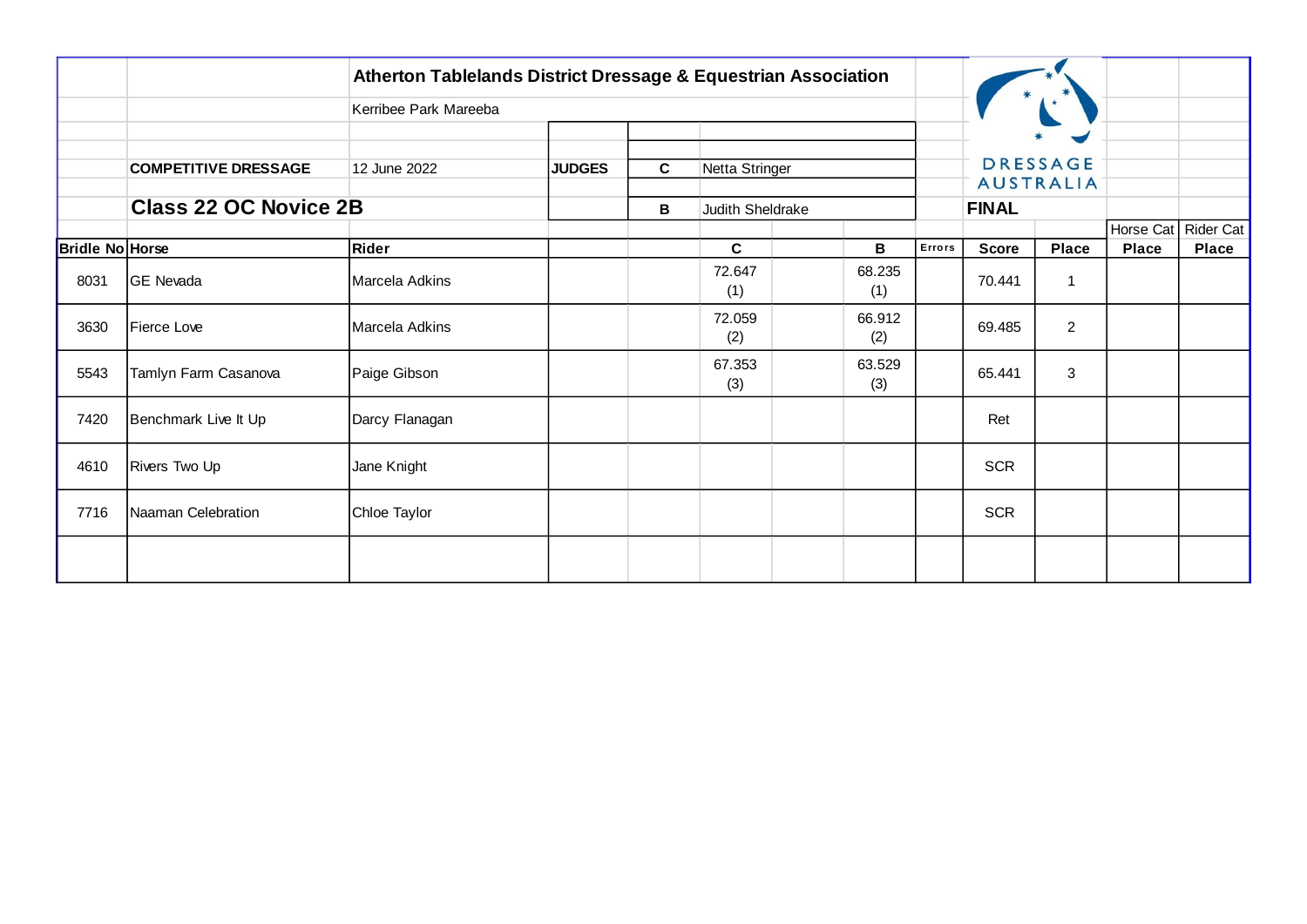|                        |                                  | <b>Atherton Tablelands District Dressage &amp; Equestrian Association</b> |               |              |                  |               |        |              |                                                              |                           |                    |
|------------------------|----------------------------------|---------------------------------------------------------------------------|---------------|--------------|------------------|---------------|--------|--------------|--------------------------------------------------------------|---------------------------|--------------------|
|                        |                                  | Kerribee Park Mareeba                                                     |               |              |                  |               |        |              |                                                              |                           |                    |
|                        | <b>COMPETITIVE DRESSAGE</b>      | 12 June 2022                                                              | <b>JUDGES</b> | $\mathbf{C}$ | Netta Stringer   |               |        |              | $\blacktriangleright$<br><b>DRESSAGE</b><br><b>AUSTRALIA</b> |                           |                    |
|                        | <b>Class 23 OC Elementary 3B</b> |                                                                           |               | В            | Judith Sheldrake |               |        | <b>FINAL</b> |                                                              |                           |                    |
| <b>Bridle No Horse</b> |                                  | Rider                                                                     |               |              | C                | В             | Errors | <b>Score</b> | Place                                                        | Horse Cat<br><b>Place</b> | Rider Cat<br>Place |
| 8031                   | GE Nevada                        | Marcela Adkins                                                            |               |              | 69.500<br>(1)    | 69.375<br>(1) |        | 69.438       | 1                                                            |                           |                    |
| 6922                   | Mithril Surad                    | Darcy Flanagan                                                            |               |              | 64.625<br>(2)    | 64.250<br>(3) |        | 64.438       | $\overline{2}$                                               |                           |                    |
| 7420                   | Benchmark Live It Up             | Darcy Flanagan                                                            |               |              | 64.250<br>(3)    | 63.750<br>(4) |        | 64.000       | 3                                                            |                           |                    |
| 5543                   | Tamlyn Farm Casanova             | Paige Gibson                                                              |               |              | 62.500<br>(4)    | 64.375<br>(2) |        | 63.438       | 4                                                            |                           |                    |
| 3630                   | Fierce Love                      | Marcela Adkins                                                            |               |              |                  |               |        | <b>SCR</b>   |                                                              |                           |                    |
|                        |                                  |                                                                           |               |              |                  |               |        |              |                                                              |                           |                    |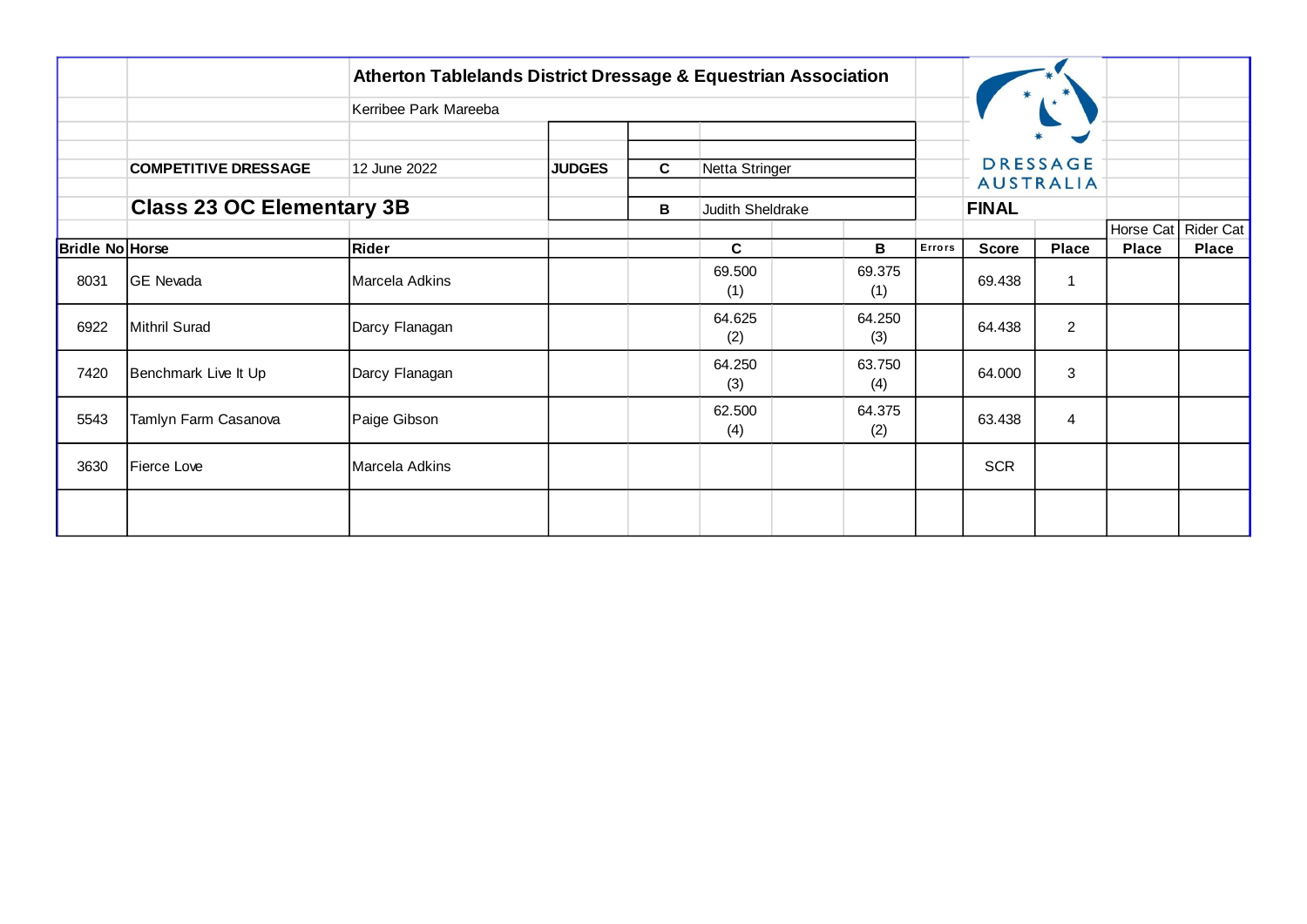|                        |                             | Atherton Tablelands District Dressage & Equestrian Association |               |                       |                |               |        |              |                       |              |              |
|------------------------|-----------------------------|----------------------------------------------------------------|---------------|-----------------------|----------------|---------------|--------|--------------|-----------------------|--------------|--------------|
|                        |                             | Kerribee Park Mareeba                                          |               |                       |                |               |        |              |                       |              |              |
|                        |                             |                                                                |               |                       |                |               |        |              | $\blacktriangleright$ |              |              |
|                        | <b>COMPETITIVE DRESSAGE</b> | 12 June 2022                                                   | <b>JUDGES</b> | C                     | Netta Stringer |               |        |              | <b>DRESSAGE</b>       |              |              |
|                        | Class 24 OC Medium 4B       |                                                                |               | В<br>Judith Sheldrake |                |               |        | <b>FINAL</b> | <b>AUSTRALIA</b>      |              |              |
|                        |                             |                                                                |               |                       | в              |               |        |              |                       | Horse Cat    | Rider Cat    |
| <b>Bridle No Horse</b> |                             | Rider                                                          |               |                       | C              |               | Errors | <b>Score</b> | <b>Place</b>          | <b>Place</b> | <b>Place</b> |
| 6543                   | Liberte Park Casanova       | Margot Warnett                                                 |               |                       | 66.081<br>(1)  | 65.405<br>(1) |        | 65.743       | 1                     |              |              |
| 6455                   | Benchmark Live the Dream    | Erin Flanagan                                                  |               |                       | 64.054<br>(3)  | 65.000<br>(2) |        | 64.527       | $\overline{2}$        |              |              |
| 7212                   | Why Waltz Hotshot           | Pamela Kingwill                                                |               |                       | 64.054<br>(2)  | 62.568<br>(3) |        | 63.311       | 3                     |              |              |
| 6922                   | Mithril Surad               | Darcy Flanagan                                                 |               |                       | 59.730<br>(4)  | 60.270<br>(4) |        | 60.000       | $\overline{4}$        |              |              |
|                        |                             |                                                                |               |                       |                |               |        |              |                       |              |              |

|                        |                                | Atherton Tablelands District Dressage & Equestrian Association |               |                  |                                |  |   |              |              |                                     |              |                       |
|------------------------|--------------------------------|----------------------------------------------------------------|---------------|------------------|--------------------------------|--|---|--------------|--------------|-------------------------------------|--------------|-----------------------|
|                        |                                | Kerribee Park Mareeba                                          |               |                  |                                |  |   |              |              |                                     |              |                       |
|                        | <b>COMPETITIVE DRESSAGE</b>    | 12 June 2022                                                   | <b>JUDGES</b> | C.               | Netta Stringer                 |  |   |              |              | <b>DRESSAGE</b><br><b>AUSTRALIA</b> |              |                       |
|                        | <b>Class2 5 OC Advanced 5B</b> |                                                                | В             | Judith Sheldrake |                                |  |   | <b>FINAL</b> |              |                                     |              |                       |
|                        |                                |                                                                |               |                  |                                |  |   |              |              |                                     |              | Horse Cat   Rider Cat |
| <b>Bridle No Horse</b> |                                | Rider                                                          |               |                  | C                              |  | в | Errors       | <b>Score</b> | <b>Place</b>                        | <b>Place</b> | <b>Place</b>          |
| 6546                   | Hugo PVS                       | Pamela Kingwill                                                |               |                  | 63.108<br>62.838<br>(1)<br>(1) |  |   | 62.973       |              |                                     |              |                       |
|                        |                                |                                                                |               |                  |                                |  |   |              |              |                                     |              |                       |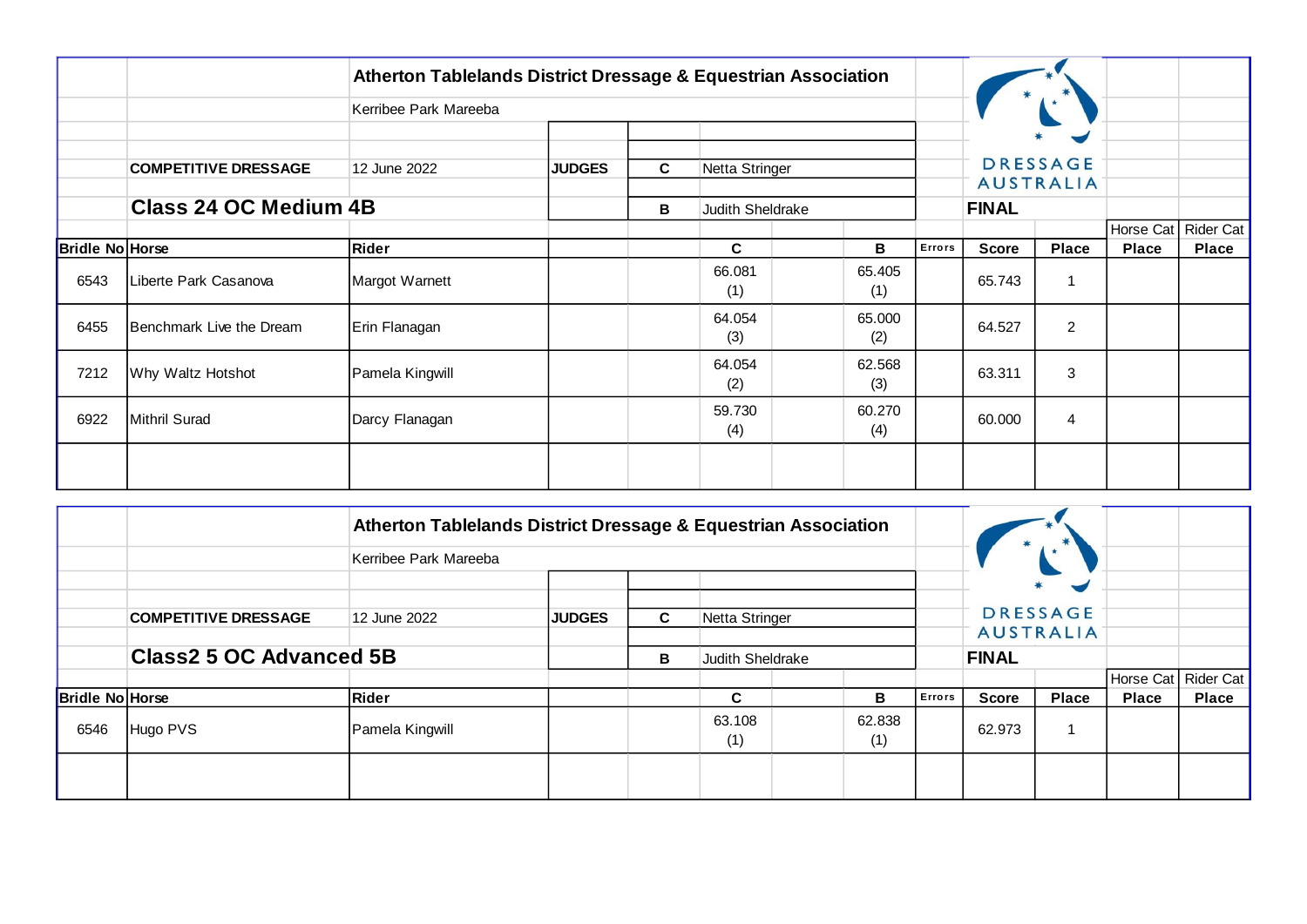|                        |                                     | Atherton Tablelands District Dressage & Equestrian Association |               |                      |                                |   |               |              |                                                       |                       |              |
|------------------------|-------------------------------------|----------------------------------------------------------------|---------------|----------------------|--------------------------------|---|---------------|--------------|-------------------------------------------------------|-----------------------|--------------|
|                        |                                     | Kerribee Park Mareeba                                          |               |                      |                                |   |               |              |                                                       |                       |              |
|                        | <b>COMPETITIVE DRESSAGE</b>         | 12 June 2022                                                   | <b>JUDGES</b> | C.<br>Netta Stringer |                                |   |               |              | $\blacksquare$<br><b>DRESSAGE</b><br><b>AUSTRALIA</b> |                       |              |
|                        | <b>Class 26b FEI Intermediate 1</b> |                                                                |               | в                    | Judith Sheldrake               |   |               | <b>FINAL</b> |                                                       |                       |              |
|                        |                                     |                                                                |               |                      |                                |   |               |              |                                                       | Horse Cat   Rider Cat |              |
| <b>Bridle No Horse</b> |                                     | Rider                                                          |               |                      | C                              | в | <b>Errors</b> | <b>Score</b> | <b>Place</b>                                          | <b>Place</b>          | <b>Place</b> |
| 6002                   | Dreamtime Idana                     | Margot Warnett                                                 |               |                      | 63.824<br>65.588<br>(1)<br>(1) |   |               | 64.706       |                                                       |                       |              |
|                        |                                     |                                                                |               |                      |                                |   |               |              |                                                       |                       |              |

|                        |                                     | Atherton Tablelands District Dressage & Equestrian Association |               |   |                |        |              |                                          |              |                  |
|------------------------|-------------------------------------|----------------------------------------------------------------|---------------|---|----------------|--------|--------------|------------------------------------------|--------------|------------------|
|                        |                                     | Kerribee Park Mareeba                                          |               |   |                |        |              |                                          |              |                  |
|                        | <b>COMPETITIVE DRESSAGE</b>         | 12 June 2022                                                   | <b>JUDGES</b> | C | Margot Warnett |        |              | $\blacktriangleright$<br><b>DRESSAGE</b> |              |                  |
|                        | <b>Class 28 CR Junior Prelim 1C</b> |                                                                |               |   |                |        | <b>FINAL</b> | <b>AUSTRALIA</b>                         |              |                  |
|                        |                                     |                                                                |               |   |                |        |              |                                          | Horse Cat    | <b>Rider Cat</b> |
| <b>Bridle No Horse</b> |                                     | Rider                                                          |               |   | C              | Errors | <b>Score</b> | <b>Place</b>                             | <b>Place</b> | Place            |
| <b>SHR</b>             | Secretheart Replica                 | Stevie Tognolini                                               |               |   | 61.786<br>(1)  |        | 61.786       | 1                                        |              |                  |
| <b>SCH</b>             | Springs Charm                       | Zara Wojskowicz                                                |               |   | 58.750<br>(2)  |        | 58.750       | $\overline{2}$                           |              |                  |
| <b>TMA</b>             | Tre Matjesteux                      | Hayley Lloyd                                                   |               |   |                |        | <b>SCR</b>   |                                          |              |                  |
| EBB                    | Emmidions Bold & Brash              | Stevie Tognolini                                               |               |   |                |        | <b>SCR</b>   |                                          |              |                  |
|                        |                                     |                                                                |               |   |                |        |              |                                          |              |                  |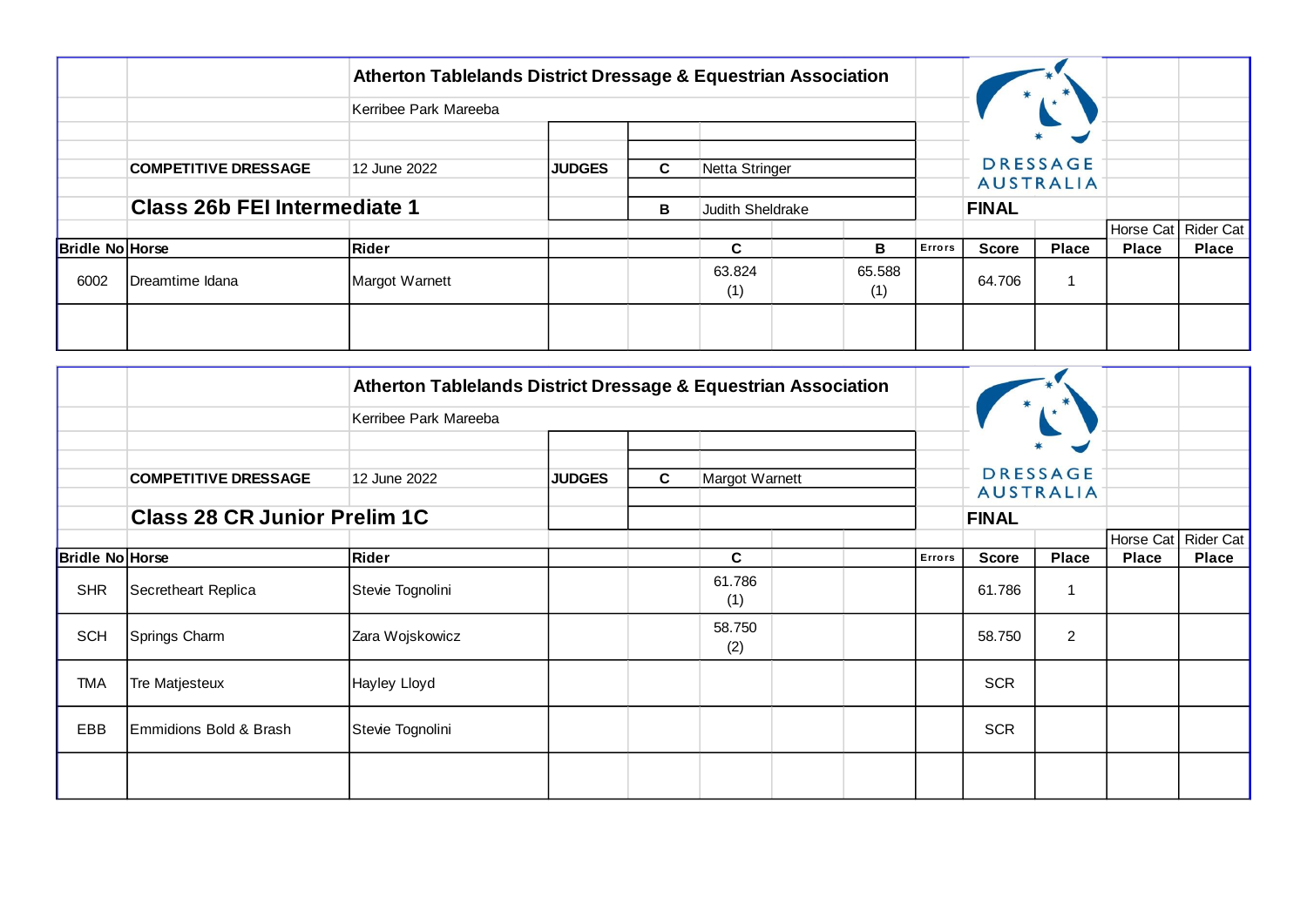|                        |                                     | Atherton Tablelands District Dressage & Equestrian Association |               |    |                |  |               |              |                                                       |                       |              |
|------------------------|-------------------------------------|----------------------------------------------------------------|---------------|----|----------------|--|---------------|--------------|-------------------------------------------------------|-----------------------|--------------|
|                        |                                     | Kerribee Park Mareeba                                          |               |    |                |  |               |              |                                                       |                       |              |
|                        | <b>COMPETITIVE DRESSAGE</b>         | 12 June 2022                                                   | <b>JUDGES</b> | C. | Margot warnett |  |               |              | $\blacksquare$<br><b>DRESSAGE</b><br><b>AUSTRALIA</b> |                       |              |
|                        | <b>Class 29 CR Junior Novice 2B</b> |                                                                |               |    |                |  |               | <b>FINAL</b> |                                                       |                       |              |
|                        |                                     |                                                                |               |    |                |  |               |              |                                                       | Horse Cat   Rider Cat |              |
| <b>Bridle No Horse</b> |                                     | Rider                                                          |               |    | C              |  | <b>Errors</b> | <b>Score</b> | <b>Place</b>                                          | <b>Place</b>          | <b>Place</b> |
| <b>SCH</b>             | Springs Charm                       | Zara Wojskowicz                                                |               |    | 58.676<br>(1)  |  |               | 58.676       |                                                       |                       |              |
|                        |                                     |                                                                |               |    |                |  |               |              |                                                       |                       |              |

|                        |                                          | Atherton Tablelands District Dressage & Equestrian Association |               |    |                  |  |        |              |                                     |              |                       |
|------------------------|------------------------------------------|----------------------------------------------------------------|---------------|----|------------------|--|--------|--------------|-------------------------------------|--------------|-----------------------|
|                        |                                          | Kerribee Park Mareeba                                          |               |    |                  |  |        |              |                                     |              |                       |
|                        | <b>RESTRICTED DRESSAGE</b>               | 12 June 2022                                                   | <b>JUDGES</b> | C. | Judith Sheldrake |  |        |              | <b>DRESSAGE</b><br><b>AUSTRALIA</b> |              |                       |
|                        | <b>Class 30 CR Junior Warm Up Prep E</b> |                                                                |               |    |                  |  |        | <b>FINAL</b> |                                     |              |                       |
|                        |                                          |                                                                |               |    |                  |  |        |              |                                     |              | Horse Cat   Rider Cat |
| <b>Bridle No Horse</b> |                                          | <b>Rider</b>                                                   |               |    | C                |  | Errors | <b>Score</b> | <b>Place</b>                        | <b>Place</b> | <b>Place</b>          |
| <b>TMA</b>             | Tre Matjesteux                           | Hayley Lloyd                                                   |               |    | 59.211<br>(1)    |  |        | 59.211       |                                     |              |                       |
|                        |                                          |                                                                |               |    |                  |  |        |              |                                     |              |                       |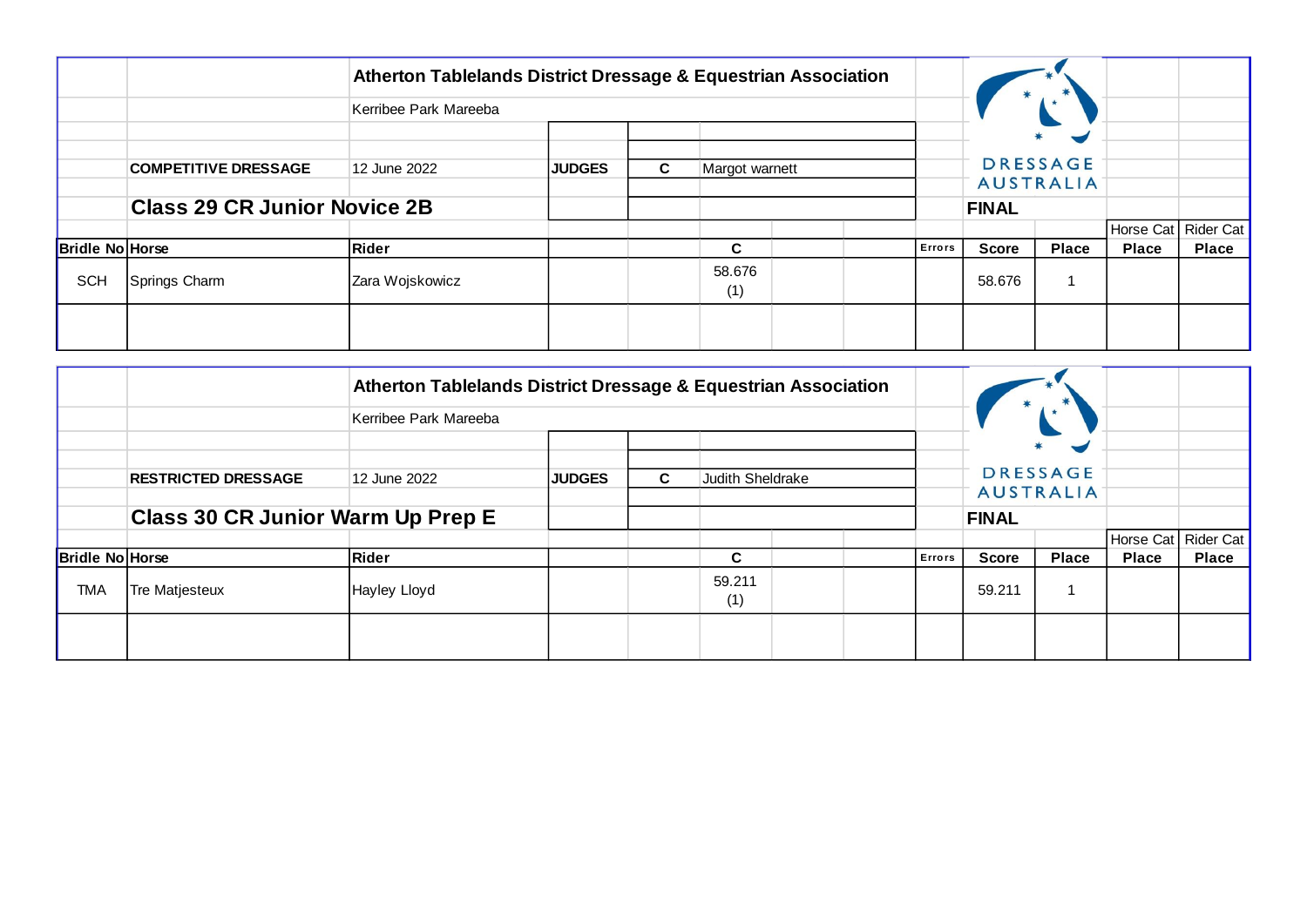|                        |                                   | Atherton Tablelands District Dressage & Equestrian Association |               |   |                  |  |        |              |                                     |              |              |
|------------------------|-----------------------------------|----------------------------------------------------------------|---------------|---|------------------|--|--------|--------------|-------------------------------------|--------------|--------------|
|                        |                                   | Kerribee Park Mareeba                                          |               |   |                  |  |        |              |                                     |              |              |
|                        |                                   |                                                                |               |   |                  |  |        |              | $\blacktriangleright$               |              |              |
|                        | <b>RESTRICTED DRESSAGE</b>        | 12 June 2022                                                   | <b>JUDGES</b> | C | Judith Sheldrake |  |        |              | <b>DRESSAGE</b><br><b>AUSTRALIA</b> |              |              |
|                        | Class 31 CR Senior Warm Up Prep C |                                                                |               |   |                  |  |        | <b>FINAL</b> |                                     |              |              |
|                        |                                   |                                                                |               |   |                  |  |        |              |                                     | Horse Cat    | Rider Cat    |
| <b>Bridle No Horse</b> |                                   | Rider                                                          |               |   | $\mathbf{C}$     |  | Errors | <b>Score</b> | <b>Place</b>                        | <b>Place</b> | <b>Place</b> |
| ALI                    | Alice                             | Amy Roberts                                                    |               |   | 62.105<br>(1)    |  |        | 62.105       | 1                                   |              |              |
| <b>DRG</b>             | Dicavalli Royal Gucci             | <b>Sarah Burke</b>                                             |               |   | 57.632<br>(2)    |  |        | 57.632       | $\overline{2}$                      |              |              |
| <b>ILP</b>             | Il Principe                       | <b>Tracey Barnard</b>                                          |               |   | 56.053<br>(3)    |  |        | 56.053       | $\sqrt{3}$                          |              |              |
|                        |                                   |                                                                |               |   |                  |  |        |              |                                     |              |              |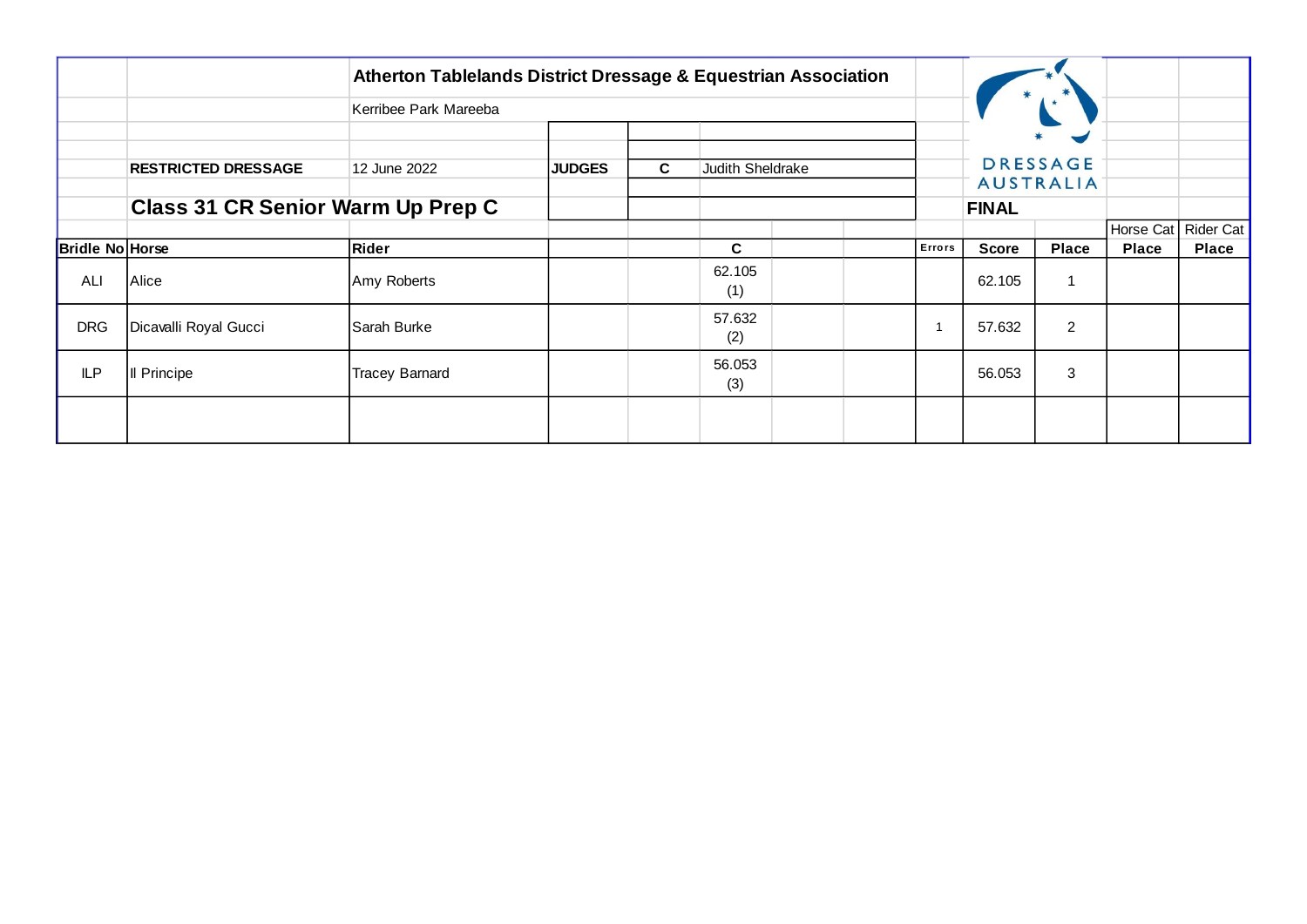|                        |                                   | Atherton Tablelands District Dressage & Equestrian Association |               |              |                |  |        |              |                                     |              |                     |
|------------------------|-----------------------------------|----------------------------------------------------------------|---------------|--------------|----------------|--|--------|--------------|-------------------------------------|--------------|---------------------|
|                        |                                   | Kerribee Park Mareeba                                          |               |              |                |  |        |              |                                     |              |                     |
|                        |                                   |                                                                |               |              |                |  |        |              |                                     |              |                     |
|                        | <b>COMPETITIVE DRESSAGE</b>       | 12 June 2022                                                   | <b>JUDGES</b> | $\mathbf{C}$ | Margot Warnett |  |        |              | <b>DRESSAGE</b><br><b>AUSTRALIA</b> |              |                     |
|                        | <b>Class 32 CR Open Prelim 1B</b> |                                                                |               |              |                |  |        | <b>FINAL</b> |                                     |              |                     |
|                        |                                   |                                                                |               |              |                |  |        |              |                                     |              | Horse Cat Rider Cat |
| <b>Bridle No Horse</b> |                                   | Rider                                                          |               |              | C              |  | Errors | <b>Score</b> | <b>Place</b>                        | <b>Place</b> | <b>Place</b>        |
| AAA                    | Avonlea Aartjen                   | Sharlene Wojskowicz                                            |               |              | 69.821<br>(1)  |  |        | 69.821       | 1                                   |              |                     |
| ALI                    | Alice                             | Amy Roberts                                                    |               |              | 68.393<br>(2)  |  |        | 68.393       | $\overline{2}$                      |              |                     |
| <b>JSC</b>             | Jessies Schealite                 | <b>Tassanne Hulton</b>                                         |               |              | 65.536<br>(3)  |  |        | 65.536       | 3                                   |              |                     |
| <b>SHR</b>             | Secretheart Replica               | Stevie Tognolini                                               |               |              | 62.143<br>(4)  |  |        | 62.143       | $\overline{4}$                      |              |                     |
| <b>ILP</b>             | Il Principe                       | <b>Tracey Barnard</b>                                          |               |              | 58.214<br>(5)  |  |        | 58.214       | $\overline{5}$                      |              |                     |
| 7683                   | Willowglen Kirrawee               | Selina Lloyd                                                   |               |              |                |  |        | <b>SCR</b>   |                                     |              |                     |
| <b>SHO</b>             | Seabreeze Horatio                 | Sarah-Jayne Hagon                                              |               |              |                |  |        | <b>SCR</b>   |                                     |              |                     |
| EBB                    | Emmidions Bold & Brash            | Stevie Tognolini                                               |               |              |                |  |        | <b>SCR</b>   |                                     |              |                     |
|                        |                                   |                                                                |               |              |                |  |        |              |                                     |              |                     |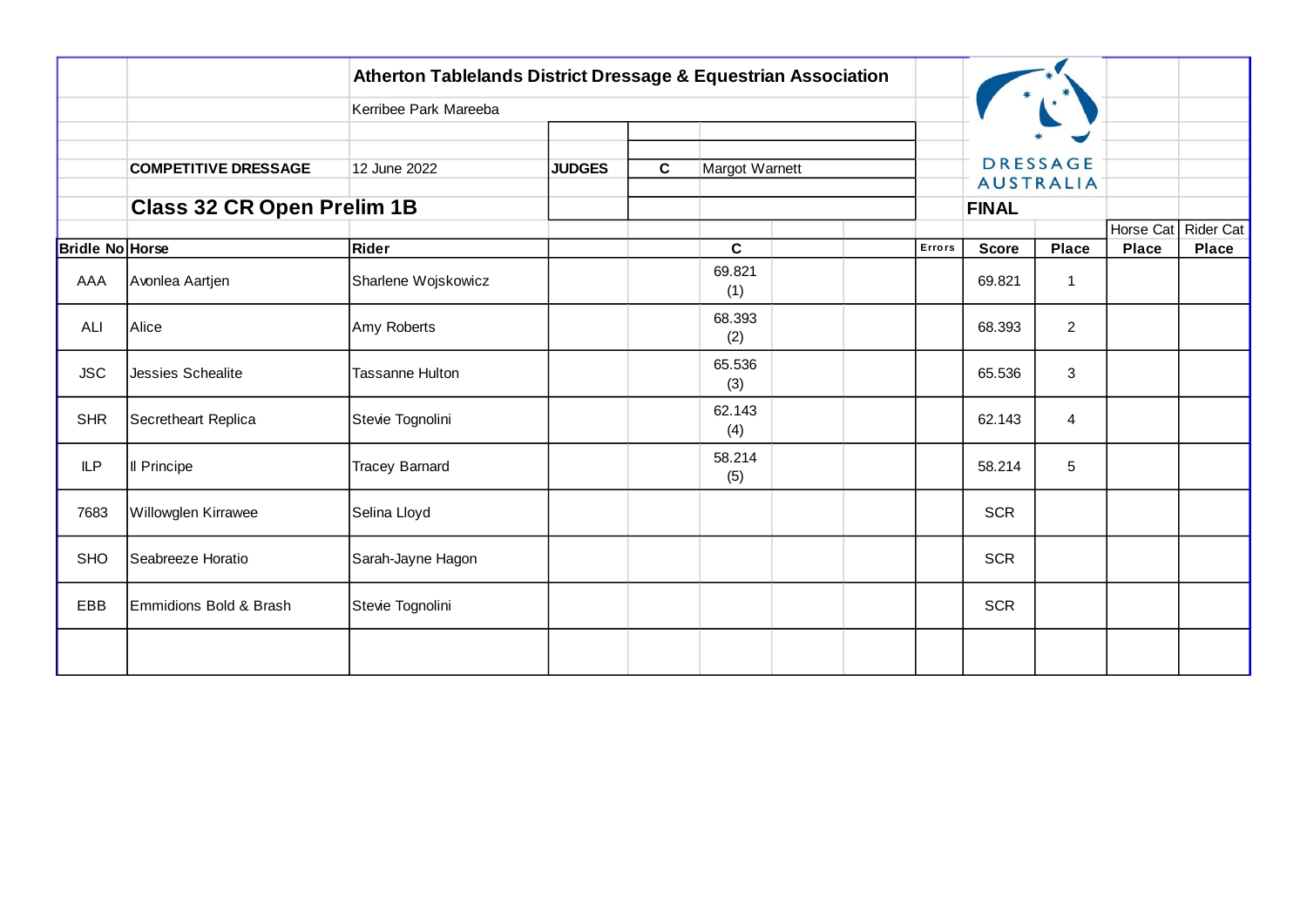|                        |                                   | <b>Atherton Tablelands District Dressage &amp; Equestrian Association</b> |               |   |                         |               |        |              |                                     |                           |                           |
|------------------------|-----------------------------------|---------------------------------------------------------------------------|---------------|---|-------------------------|---------------|--------|--------------|-------------------------------------|---------------------------|---------------------------|
|                        |                                   | Kerribee Park Mareeba                                                     |               |   |                         |               |        |              |                                     |                           |                           |
|                        | <b>COMPETITIVE DRESSAGE</b>       | 12 June 2022                                                              | <b>JUDGES</b> | C | Netta Stringer          |               |        |              | <b>DRESSAGE</b><br><b>AUSTRALIA</b> |                           |                           |
|                        | <b>Class 33 CR Open Novice 2B</b> |                                                                           |               | В | <b>Judith Sheldrake</b> |               |        | <b>FINAL</b> |                                     |                           |                           |
| <b>Bridle No Horse</b> |                                   | Rider                                                                     |               |   | C                       | В             | Errors | <b>Score</b> | <b>Place</b>                        | Horse Cat<br><b>Place</b> | Rider Cat<br><b>Place</b> |
| AAA                    | Avonlea Aartjen                   | Sharlene Wojskowicz                                                       |               |   | 65.588<br>(1)           | 60.441<br>(2) |        | 63.015       | $\mathbf{1}$                        |                           |                           |
| <b>SHO</b>             | Seabreeze Horatio                 | Sarah-Jayne Hagon                                                         |               |   | 64.118<br>(2)           | 59.118<br>(3) |        | 61.618       | $\overline{a}$                      |                           |                           |
| <b>SLO</b>             | Showtime Lola                     | Amelia Strivens                                                           |               |   | 62.353<br>(3)           | 60.441<br>(1) |        | 61.397       | 3                                   |                           |                           |
| 7683                   | Willowglen Kirrawee               | Selina Lloyd                                                              |               |   | 58.235<br>(4)           | 57.647<br>(4) |        | 57.941       | $\overline{4}$                      |                           |                           |
| <b>JSC</b>             | <b>Jessies Schealite</b>          | <b>Tassanne Hulton</b>                                                    |               |   | 55.294<br>(5)           | 55.294<br>(5) |        | 55.294       | 5                                   |                           |                           |
| <b>YBU</b>             | Yatama Bugatti                    | Jacqueline Groves                                                         |               |   |                         |               |        | <b>SCR</b>   |                                     |                           |                           |
|                        |                                   |                                                                           |               |   |                         |               |        |              |                                     |                           |                           |